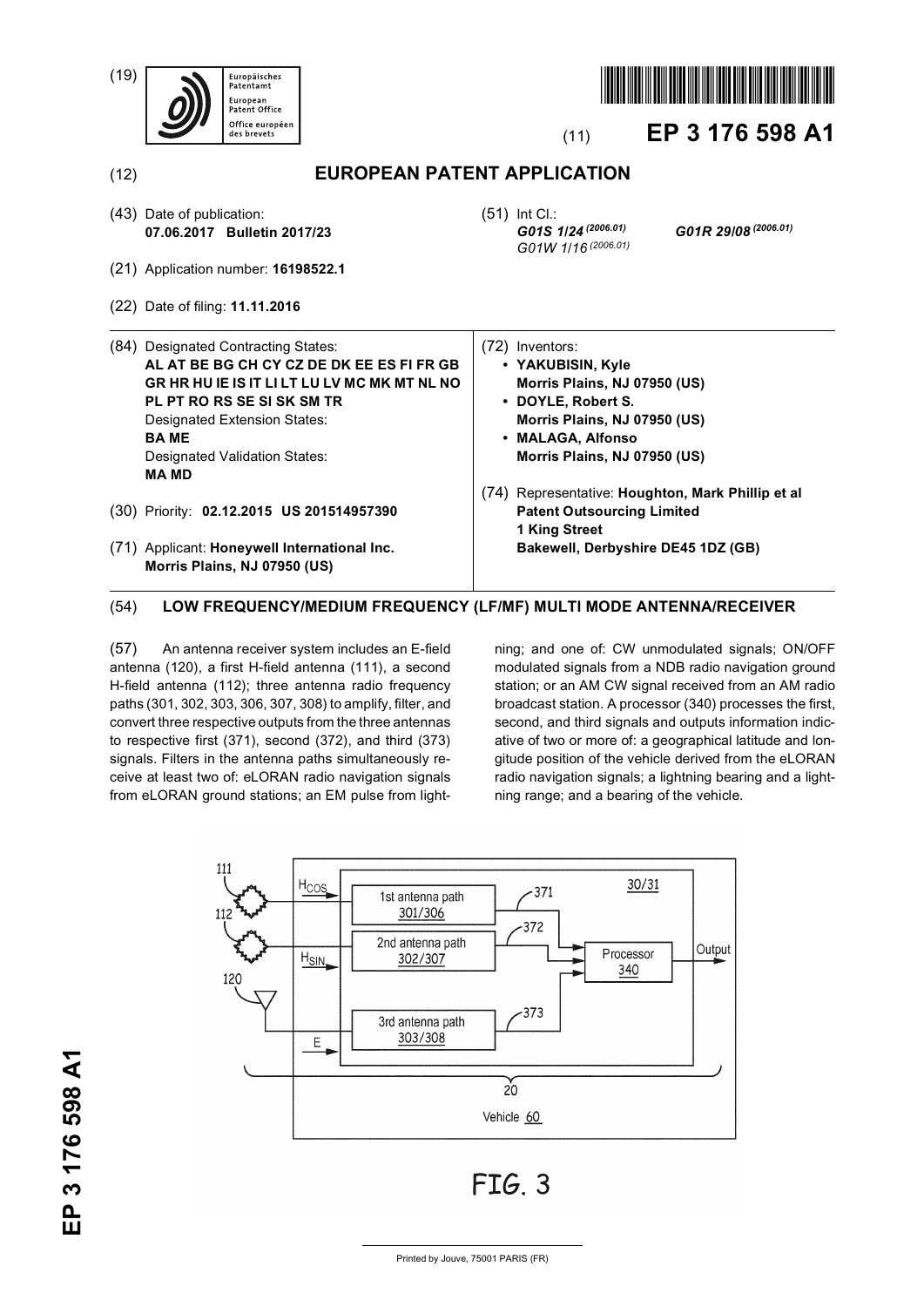*10*

*15*

*20*

*25*

*30*

*35*

*40*

#### **Description**

#### **BACKGROUND**

**[0001]** Instances of Global Position System (GPS) jamming and GPS outages have been increasing so it is becoming more important to have an alternate (backup) source of position and time in navigation systems. Enhanced LOng RANge (eLORAN) has been proposed as an alternate source of Precision Navigation and Time (aPNT) for airborne and marine applications. The eLORAN radio navigation signals are high-power, lowfrequency and are used in systems that operate at 100.000 kHz. Adding eLORAN capabilities to an existing vehicle (e.g., an aircraft or a ship) can be expensive because eLORAN requires a new antenna and new navigation receiver hardware. When an antenna is added to a vehicle, the vehicle structure is modified, which is expensive. An additional antenna adds aerodynamic drag to the vehicle.

#### SUMMARY

**[0002]** The present application relates to an antenna receiver system including: an E-field antenna on a vehicle with an omni-azimuth pattern; a first H-field antenna on the vehicle with a cosine azimuth pattern with reference to a vehicle orientation in a forward direction; a second H-field antenna on the vehicle with a sine azimuth pattern with reference to the vehicle orientation in the forward direction; a first antenna radio frequency path to amplify, filter, and convert a first output from the first H-field antenna to first signals; a second antenna radio frequency path to amplify, filter, and convert a second output from the second H-field antenna to second signals; a third antenna radio frequency path to amplify, filter, and convert a third output from the E-field antenna to third signals. Filters in the first, second, and third antenna radio frequency paths are sufficiently wide to simultaneously receive at least two of: eLORAN radio navigation signals received from eLORAN ground stations; an electromagnetic (EM) pulse from lightning within a range of the vehicle; and one of: continuous wave (CW) unmodulated signals received from a Non-Directional Beacons (NDB) radio navigation ground station; ON /OFF modulated signals received from the NDB radio navigation ground station; or an amplitude modulated (AM) CW signal received from an AM radio broadcast station. The antenna receiver system also includes at least one processor configured to process the first, second, and third signals and output information indicative of two or more of: a geographical latitude and longitude position of the vehicle derived from the eLORAN radio navigation signals received from three or more eLORAN ground stations; when lightning occurs within a range of the vehicle, a lightning bearing and a lightning range from the vehicle; and a bearing of the vehicle from one of the NDB radio navigation ground station or the AM radio broadcast station.

### DRAWINGS

**[0003]** Understanding that the drawings depict only exemplary embodiments and are not therefore to be considered limiting in scope, the exemplary embodiments will be described with additional specificity and detail through the use of the accompanying drawings, in which:

Figure 1 shows an embodiment of an antenna receiver system on a vehicle with reference to ground stations in accordance with the present application; Figure 2 shows an embodiment of an antenna receiver system on vehicles with reference to ground stations in accordance with the present application; Figure 3 shows an embodiment of an antenna re-

ceiver system on a vehicle in accordance with the present application;

Figure 4 shows an oblique view of an embodiment of a package containing an E-field antenna, a first H-field antenna, and a second H-field antenna in accordance with the present application;

Figure 5 shows a side view of an embodiment of the package of Figure 4;

Figure 6 shows an embodiment of an antenna receiver with three radio frequency paths and a digital processor in accordance with the present application;

Figure 7 shows an embodiment of an antenna receiver with three radio frequency paths and analog processors in accordance with the present application;

Figure 8 shows an embodiment of a method of implementing an antenna receiver system in accordance with the present application; and

**[0004]** In accordance with common practice, the various described features are not drawn to scale but are drawn to emphasize specific features relevant to the exemplary embodiments.

#### DETAILED DESCRIPTION

*45 50* **[0005]** In the following detailed description, reference is made to the accompanying drawings that form a part hereof, and in which is shown by way of illustration specific illustrative embodiments. However, it is to be understood that other embodiments may be utilized and that logical, mechanical, and electrical changes may be made. Furthermore, the method presented in the drawing figures and the specification is not to be construed as limiting the order in which the individual steps may be performed. The following detailed description is, there-

*55* **[0006]** This present application describes antenna receiver systems in which the eLORAN radio navigation signal reception is advantageously integrated with other antennas configured to receive other types of signals (e.g., automatic direction finders (ADF) antennas, and

fore, not to be taken in a limiting sense.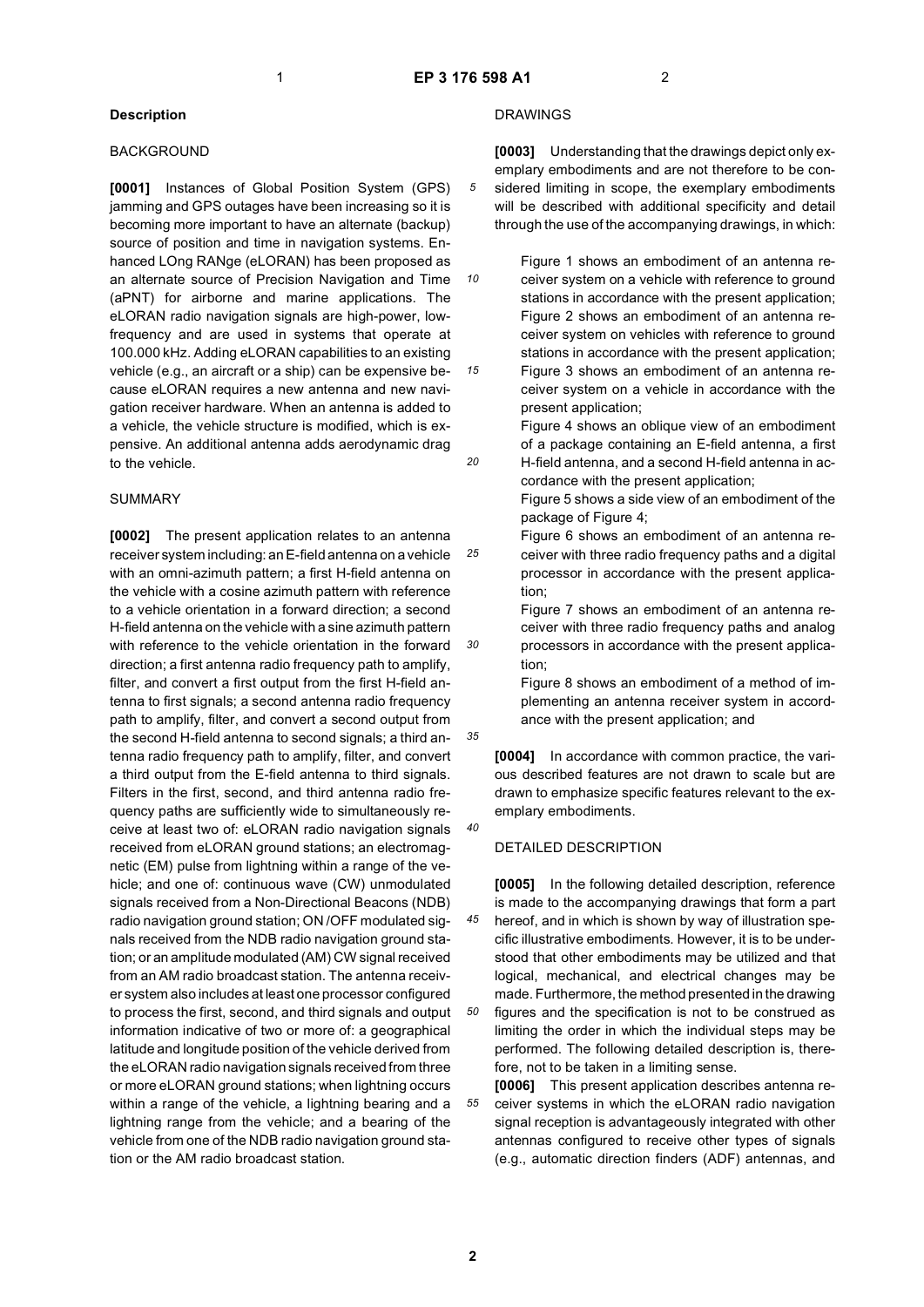lightning detection antennas) that are already on a vehicle. In this manner, there is no need to alter the structure of the vehicle to add eLORAN radio navigation signal reception. The antenna receiver systems described herein receive, in a cost effective manner, two or more of eLORAN radio navigation signals, electro-magnetic (EM) pulses for lightning detection, and one of: CW unmodulated signals received from a NDB radio navigation ground station; ON /OFF modulated signals received from the NDB radio navigation ground station; or AM CW signals received from an AM radio broadcast station.

**[0007]** The existing antennas for automatic direction finders (ADF) have both vertically polarized electric field antennas and vertically polarized quadrature magnetic field antennas. The ADF antennas and amplifiers are inherently broad-band although it may be necessary to do some tuning to obtain optimal performance at 100.000 kHz used in eLORAN for the technology described herein. The ADF antennas are E and H antennas covering the range of 200-415 kHz for non directional beacon (NDB) or 550-1600 kHz for AM radio. Currently available lightning antennas are wideband, active E and H antennas. Currently available eLORAN antennas are E or H antennas with a 100.00 kHz center frequency and 20 kHz bandwidth.

**[0008]** In the past LORAN, ground stations have primarily provided navigation signals for ships near coastal areas or for navigation on the great lakes. The technology described herein permits the use of eLORAN signals as a back-up for GPS while implementing the ADF antennas and/or lightning antennas already on the vehicle. A loss of GPS signals could have serious financial consequences for the nation, so LORAN signals have been enhanced to add the broadcast of time (UTC) in addition to latitude and longitude so that eLORAN can be used as a back to GPS not just for navigation but also as a time source.

**[0009]** The technology described herein integrates the hardware, software, and firmware for older technologies of lightning detection and ADF with the newer technology, eLORAN. The antenna assembly includes a first H-field antenna, a second H-field antenna, and an E-field antenna, which are input to the same receiver that permits reception of all of desired signals (e.g., eLORAN radio navigation signals, EM pulses, and one or more of: CW unmodulated signals received from a NDB radio navigation ground station; ON /OFF modulated signals received from the NDB radio navigation ground station; or AM CW signals received from an AM radio broadcast station) by sampling and processing the entire band for all the signals. In one implementation of this embodiment, the three antennas and the receiver are housed together. In this type of implementation, the receiver is built into the antenna assembly so there is only one line-replaceable unit (LRU). In another implementation of this embodiment, the antennas and receiver are separate in more traditional systems. All embodiments of the technology described herein advantageously reduce the number of antennas on the vehicle body and reduce the number of LRUs in

the vehicle. Specifically, there is no need for a separate ADF antenna, eLORAN antenna, and lightning detecting antenna to be attached to the vehicle. This reduces the drag due to multiple antennas on a vehicle.

*5* **[0010]** Figure 1 shows an embodiment of an antenna receiver system 20 on a vehicle 60 with reference to ground stations 51(1-4), 52(1-3), and 53-1 in accordance with the present application. In this exemplary embodiment, the vehicle 60 is an aircraft 60 approaching a land-

*10 15* ing strip 40 on the ground 50. Figure 1 shows the vehicle 60 in relationship with a vector V with numerical label 55. The vector V is also referred to herein as the "vehicle orientation in a forward direction 55" and is parallel to the length of the vehicle 60. The direction of travel of the vehicle 60 is not necessarily always the same as the ve-

hicle orientation in a forward direction 55 since the vehicle 60 can experience some lateral movement (e.g., angle of attack, sideslip angle, and wind correction angle).

*20* **[0011]** The ground stations 51(1-4), 52(1-3), and 53-1 include eLORAN ground stations 52(1-3), Non-Directional Beacons (NDB) radio ground stations 51(1-4), and an AM ground station 53-1.

*25 30* **[0012]** The antenna receiver system 20 includes an antenna receiver 30, an E-field antenna 120 with an omniazimuth pattern, a first H-field antenna 111 with a cosine azimuth pattern with reference to the vehicle orientation in the forward direction 55, and a second H-field antenna 112 with a sine azimuth pattern with reference to the vehicle orientation in the forward direction 55. The antenna receiver 30 is a low frequency/medium frequency (LF/MF) multimode antenna receiver 30 in a LF/MF mul-

*35* timode antenna receiver system 20. **[0013]** The E-field antenna 120 receives signals arriving from any azimuth direction with an omni-azimuth pattern. The first H-field antenna 111 receives signals arriving from forward and aft of the vehicle 60 with a cosine azimuth pattern. As is well known in the art, forward of the vehicle 60 is in the direction of vector 55 and aft of the vehicle 60 is in the opposite the vector 55 behind the

*40* vehicle 60. The second H-field antenna 112 receives signals arriving from a starboard side of the vehicle 60 and a port side of the vehicle 60 with a sine azimuth pattern. As is well known in the art, the starboard side of the vehicle 60 is to the right side of the vehicle 60 for a person

*45* facing in the direction of vector 55; the port side of the vehicle 60 is to the left side of the vehicle 60 for a person facing in the direction of vector 55.

*50 55* **[0014]** As shown in Figure 1, the first H-field antenna 111, the second H-field antenna 112, and the E-field antenna 120 are co-located in a single package 130 on a vehicle 60. The E-field antenna 120, the first H-field antenna 111, the second H-field antenna 112 are communicatively coupled to the antenna receiver 30. The antenna receiver 30 includes a processor and three radio frequency paths, which are described in detail below. In the exemplary embodiment shown in Figure 1, the antenna receiver 30 is separate from the package 130 housing the first H-field antenna 111, the second H-field an-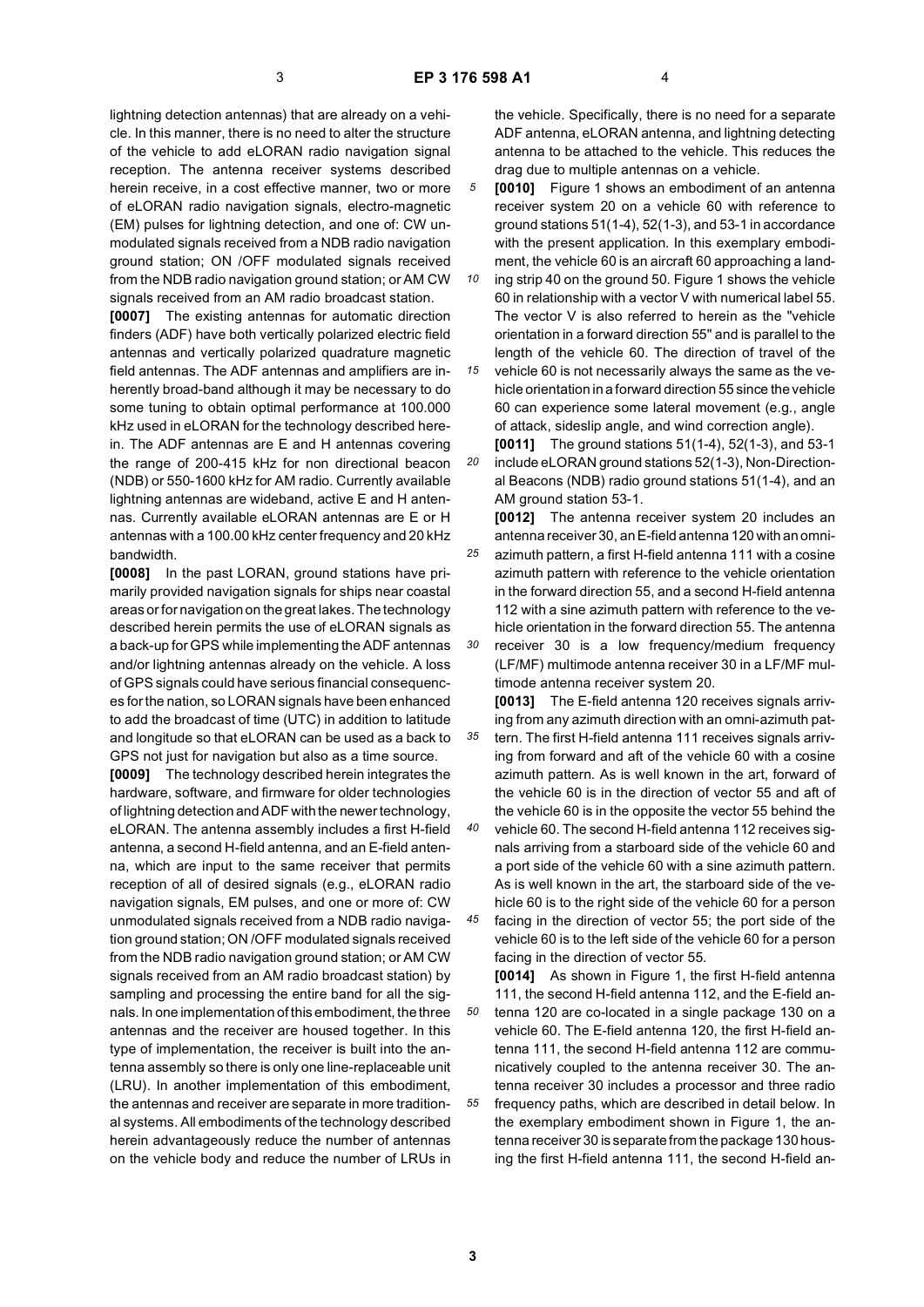**[0015]** The eLORAN ground stations 52(1-3), NDB radio navigation ground stations 51(1-4), and the AM ground station 53-1 are on the ground 50.

**[0016]** The NDB radio navigation ground stations 51(1-4) include a ground navigation-aid transmitter 251 (shown in NDB radio navigation ground station 52-1) that emits either continuous wave (CW) unmodulated signals 151 or ON /OFF modulated signals 151. The CW unmodulated signals 151 or the ON /OFF modulated signals 151 are shown as arrows, which are representative of signals broadcast in all directions from the respective NDB radio navigation ground stations 51(1-4). The "ground navigation-aid transmitter 251" is also referred to herein as "a first ground navigation-aid transmitter 251". Typically, the NDB radio navigation ground stations 51(1-4) operate between 190 kHz and 525 kHz and between 1625 kHz and 1800 kHz. The NDB radio navigation ground stations 51(1-4) are located at specific locations as required for navigation. For example, a NDB radio navigation ground stations 51(1-4) is positioned for use during landing to provide the 'final approach fix' for the runway 40, as shown in Figure 1. The NDB radio navigation ground stations 51(1-4) are built, sited, and maintained by the FAA to provide airborne navigation.

**[0017]** The AM ground station 53-1 includes an AM transmitter 251 that emits AM CW signals 151. The AM CW signals 151 are shown an arrow, which is representative of signals broadcast in all directions from the AM ground station 53-1. The bearing of the vehicle 60 to one of the NDB radio navigation ground stations 51(1-4) or the AM radio broadcast station 53-1 is calculated by the antenna receiver system 20. Typically, AM ground stations (e.g., AM ground station 53-1) operate between 525 and 1625 kHz. The AM broadcast stations are used for airborne navigation but, since they are not at locations known to the pilots, they are only used for course navigation towards cities or towards land if flying over the ocean. For example, an aircraft 60 flying across the Caribbean may use AM broadcast stations for navigation because they emit very high power signals and thus provide navigation information for a very long distance.

**[0018]** The signals from the NDB radio navigation ground stations 51(1-4) and the AM ground station 53-1 are all indicated as signals 151, since they are all used by the technology described herein to provide a bearing of the vehicle 60 from ground station (i.e., one of the NDB radio navigation ground stations 51(1-4) or the AM radio broadcast station 53-1) emitting the signal 151.

**[0019]** The eLORAN ground stations 52(1-3) each include a second ground navigation-aid transmitter 252 (shown in eLORAN ground stations 52-1) that emits eLORAN radio navigation signals 152. Three or more LORAN radio navigation eLORAN radio navigation signals 152 from three or more respective eLORAN ground

stations 52(1-3) are used to determine a position of the vehicle 60. The vehicle 60 receives signals from three eLORAN ground stations 52(1-3) and triangulates the vehicle position by measuring the time difference of arrival of the signals received from the three eLORAN ground stations 52(1-3). In this manner, the eLORAN radio navigation signals 152 are used to determine a precise geographic location (i.e., latitude and longitude) of the vehicle 60. This is the same principle used by global

*10 15* positioning system (GPS) and was derived from early LORAN. The vehicle 60 must have information about the precise geographic location of the eLORAN transmitting ground stations 52(1-3) from which the eLORAN radio navigation signals 152 are received in order to determine its own location. The geographic latitude and longitude

*20* of the eLORAN transmitting ground stations 52(1-3) is encoded on the sequence of pulses emitted as eLORAN radio navigation signals 152 by each eLORAN ground station 52(1-3). The eLORAN ground station 52(1-3) are strategically located to provide coverage over wide geo-

*25* graphic areas and do not have to be located at airports. It is more important that they be carefully planned so that at least three eLORAN ground stations are within range over the desired coverage area. When eLORAN radio navigation signals 152 are used as a back-up for GPS,

*30 35* the coverage area is the continental United States. **[0020]** The eLORAN radio navigation signals 152 described herein are any one of the various types of bearing signals that are transmitted and received based on the specified standards for standard LORAN (LORAN-A), LORAN-B, cyclan LORAN (LORAN-C), or future -developed LORAN. The eLORAN radio navigation signals 152 emitted by the eLORAN ground stations 52(1-3) are high power, low frequency (100 kHz) signals that are received by vehicles between up to 500 to 1000 miles from the

eLORAN ground stations 52(1-3). **[0021]** Figure 1 shows an EM pulse 16 emitted from lightning 15. If the lighting 15 is within a range of the vehicle 60, the EM pulse 16 is received at the first H-field antenna 111, the second H-field antenna 112, and the E-field antenna 120. The range of the vehicle 60 is a

function of the sensitivity of the receiver. **[0022]** The antenna receiver system 20 simultaneous-

- *45* ly receives at least two of: eLORAN radio navigation signals 152; an electromagnetic (EM) pulse 16 from lightning within a range of the vehicle 60; and one of: the CW unmodulated signals 151 received from one of the NDB radio navigation ground stations 51-1, 51-2, 51-3, and 51-4; the ON /OFF modulated signals 151 received from
- *50* one of the NDB radio navigation ground stations 51-1, 51-2, 51-3, and 51-4; or the AM CW signal 151 received from the AM radio broadcast station 53-1.

*55* **[0023]** The E-field antenna 120 receives signals 151, 152, and any EM pulse 16 arriving from any azimuth direction with an omni-azimuth pattern. An omnidirectional E-field antenna 120 on the vehicle 60 receives signals 151, 152, and EM pulse 16 (if present) from all directions (in azimuth) equally well. The first H-field antenna 111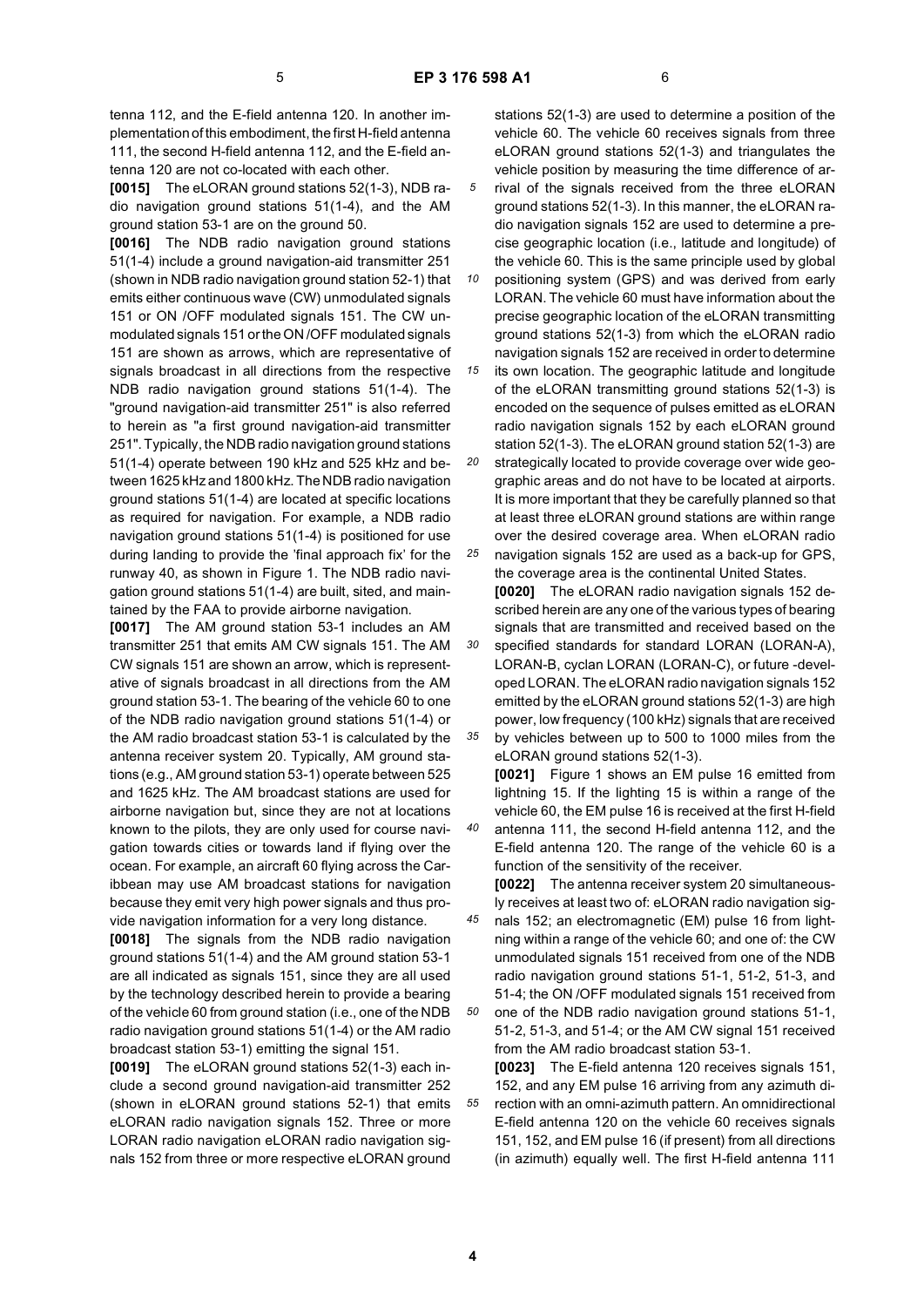receives signals 151, 152, and any EM pulse 16 arriving from forward and aft of the vehicle 60 with a cosine azimuth pattern. The second H-field antenna 112 receives signals 151, 152, and any EM pulse 16 arriving from the starboard side and the port side of the vehicle at a first H-field antenna with a sine azimuth pattern.

**[0024]** The E-field antenna 120 has an omni-directional radiation pattern on the plane perpendicular to the axis (length) of the E-field antenna 120. Therefore it can transmit equal energy in all directions perpendicular to the axis of the antenna 120 or receive signals arriving from all directions perpendicular to the axis of the antenna 120 with equal gain. The first H-field antenna 111 and the second H-field antenna 112 have a gain pattern that is proportional to the cosine of angle of arrival or sine of angle of arrival, respectively. Gain of the first H-field antenna 111 and second H-field antenna 112 is proportional to the directivity times a constant, which is proportional to the dimensions of the loops in the first H-field antenna 111 and second H-field antenna 112 and number of turns in the loop and the wavelength/ frequency of the signal being received. The gain of the H-field antennas 111/112 is proportional to the cosine or sine of the azimuth of the angle of arrival of the eLORAN radio navigation signals 152, the signals 151, and the EM pulses 16.

**[0025]** The sine gain pattern has a null at 0 degrees and 180 degrees relative to the axis of the loops of the first H-field antenna 111 and second H-field antenna 112 and unity directivity at azimuth angles 90 degrees and 270 degrees relative to the axis of the loops of the first H-field antenna 111 and second H-field antenna 112.

**[0026]** The first H-field antenna 111 (i.e., the cosine antenna 111) preferentially receives signals originating from in front of or behind the vehicle 60. The second Hfield antenna 112 (i.e., the sine antenna 112) preferentially receives signals 151, 152, and any EM pulse 16 from the left (port) side or right (starboard) side of the vehicle 160. The directivity at the in-between angles follows the sine of the angle. At the frequencies of interest, the maximum gain at 90 degrees or 270 degrees is much less than 1.

**[0027]** In one implementation of this embodiment, the first H-field antenna 111 and the second H-field antenna 112 are combined in a cross-loop antenna in which the axes of the two multi-turn-loop antennas 111 and 112 are oriented orthogonally to each other, i.e., the sine and cosine loops are at 90 degrees to each other. It is common to wind these loops around a ferrite brick. A loop antenna has, by definition, a sine-shaped radiation pattern as a function of the angle of radiation or reception relative to the axis of the loop. So two orthogonally oriented loop antennas have sine patterns about their axis or, if the axis of one antenna is used as the common reference point of the loops, is said to have a sine-shaped radiation pattern and the other perpendicular loop has a cosine-shaped radiation pattern.

**[0028]** Figure 2 shows an embodiment of an antenna receiver system 20 on vehicles 60-1 and 60-2 with ref-

erence to ground stations 51(1-4), 52(1-3), and 53(1-2) in accordance with the present application. Vehicle 60-1 is an aircraft. Vehicle 60-2 is a water-based vehicle, which is shown in Figure 2 on a lake 55. The antenna receiver system 20 in Figure 2 differs from the antenna receiver system 20 in Figure 1 in that the antenna receiver 30 is inside the package 130 in proximity with the first H-field antenna 111, the second H-field antenna 112, and the E-field antenna 120.

*10* **[0029]** Figure 3 shows an embodiment of an antenna receiver system 20 on a vehicle 60 in accordance with the present application. The antenna receiver system 20 includes the first H-field antenna 111, the second H-field antenna 112, and an E-field antenna 120 communica-

*15 20* tively coupled to the antenna receiver 30/31. The antenna receiver 30 (or alternately antenna receiver 31) includes at least one processor 340 and three radio frequency paths 301, 302, and 303 (or alternately radio frequency paths 306, 307, and 308) each having one or more stages of amplification.

*25* **[0030]** A first antenna radio frequency path 301/306 amplifies, filters, and converts a first output  $H_{cos}$  from the first H-field antenna 111 to first signals 371. A second antenna radio frequency path 302/307 amplifies, filters, and converts a second output  $H_{sin}$  from the second Hfield antenna 112 to second signals 372. A third antenna radio frequency path 303/308 amplifies, filters, and converts a third output E from the E-field antenna 120 to third signals 373.

*30 35* **[0031]** The filters in the first, second, and third antenna radio frequency paths 301-303 (or 306-308) are sufficiently wide to simultaneously receive at least two of: eLORAN radio navigation signals 152 received from at least three eLORAN ground stations 52(1-3); an EM pulse 16 from lightning 15 within a range of the vehicle 60; and one of: CW unmodulated signals 151 received from one of the NDB radio navigation ground stations

*40* 51-1, 51-2, 51-3, and 51-4; ON /OFF modulated signals 151 received from the one of the NDB radio navigation ground stations 51-1, 51-2, 51-3, and 51-4; or AM CW signals 151 received from one of the AM radio broadcast stations 53(1-2). Typically, NDB radio navigation ground

*45* stations 51-1, 51-2, 51-3, and 51-4 emit either CW unmodulated signals 151 or ON /OFF modulated signals 151. The filters in the first, second, and third antenna

*50* radio frequency paths 301-303 (or 306-308) that are sufficiently wide to simultaneously receive CW unmodulated signals 151 received from one of the NDB radio navigation ground stations 51-1, 51-2, 51-3, and 51-4 are also sufficiently wide to simultaneously receive ON /OFF modulated signals 151 received from another one of the NDB radio navigation ground stations 51-1, 51-2, 51-3, and 51-4.

**[0032]** The processor 340 represents at least one processor that is configured to process the first signals 371, the second signals 372, and the third signals 373. The at least one processor 340 outputs information indicative of two or more of: geographical latitude and longitude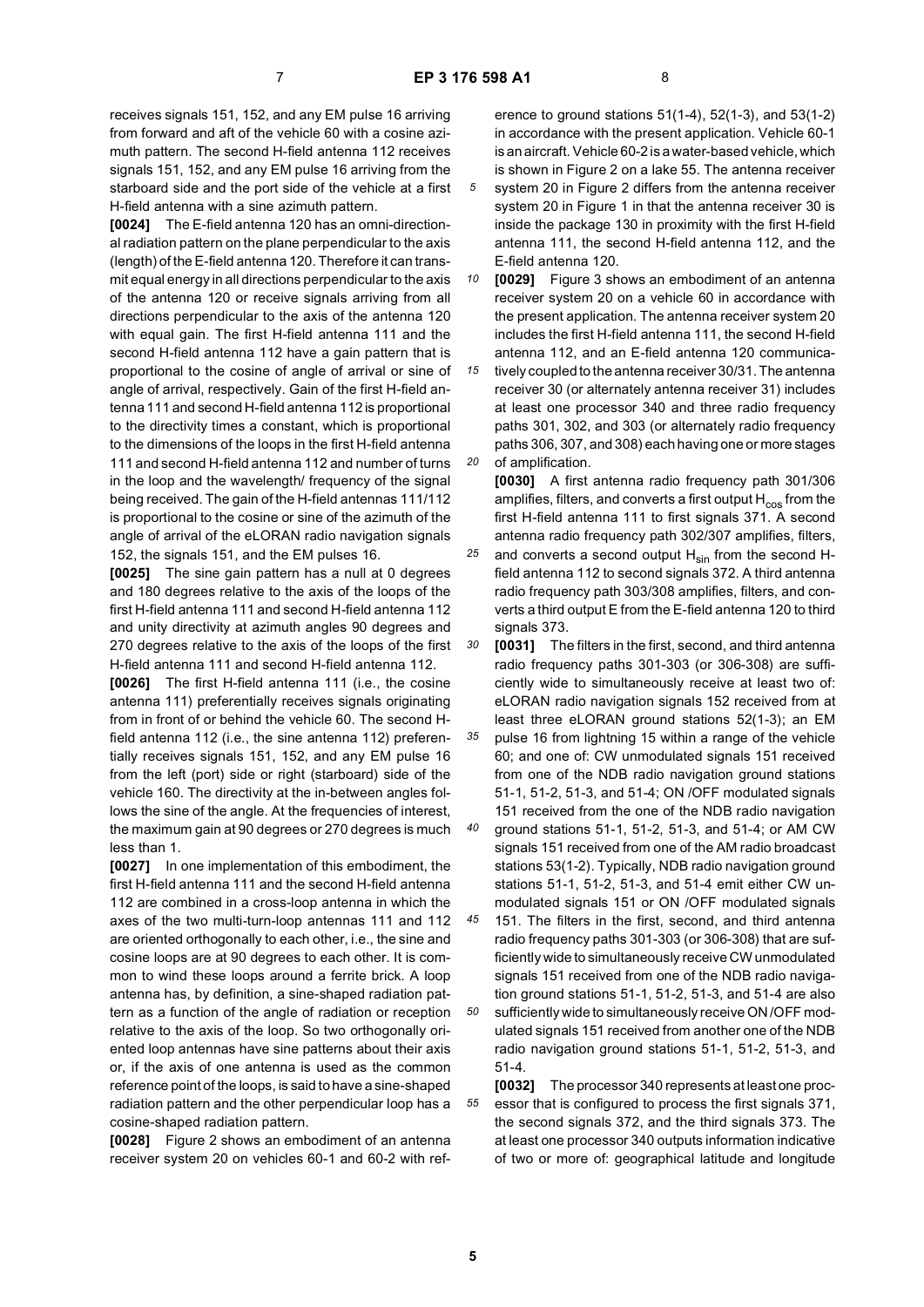position of the vehicle 60 derived from the eLORAN radio navigation signals 152 received from three or more eLORAN ground stations 52(1-3); when lightning 15 occurs within a range of the vehicle 60, a bearing of the lightning 15 (i.e., a lightning bearing) from the vehicle 60, and a range of the lightning 15 (i.e., a lightning range) from the vehicle 60; and a bearing of the vehicle from one of the NDB radio navigation ground station 52-1 or the AM radio broadcast station 53-1.

**[0033]** As noted above, the geographical latitude and longitude position of the vehicle 60 is derived from eLORAN radio navigation signals 152 received from three or more eLORAN ground stations 52(1-4) that each include a second ground navigation-aid transmitter 252 that emits the eLORAN radio navigation signals 152. The bearing of the vehicle 60 is derived from one of a first ground navigation-aid transmitter 251 in a ground station 51 emitting the CW unmodulated signals 151 or ON/OFF modulated signals 151, or from an AM transmitter 253 in an AM ground station emitting AM CW signals 151. The term "CW unmodulated signals 151 or ON/OFF modulated signals 151" is referred to herein as "CW unmodulated signals-ON/OFF modulated signals 151". The information indicative of bearing and position is generated independent of a GPS system and thus the antenna receiver system 20 can be used as a backup navigation system in the event that GPS is jammed or otherwise unavailable to the vehicle 60.

**[0034]** In one implementation of this embodiment, the receiver system 30/31 includes filters in the first radio frequency path 301/306, second radio frequency path 302/307, and third antenna radio frequency path 303/308 that are sufficiently wide to simultaneously receive the CW unmodulated signals-ON/OFF modulated signals 151 and/or the AM CW signals 151 and the eLORAN radio navigation signals 150. In this case, the at least one processor 340 processes the first signal 371, the second signals 372, and the third signals 373 and outputs information indicative of: the geographical latitude and longitude position of the vehicle 60 derived from eLORAN radio navigation signals 152 received from the three or more eLORAN ground stations 52(1-3) that each include a second ground navigation-aid transmitter 252 that emits the eLORAN radio navigation signals 152; and a bearing of the vehicle 60 from one of a first ground navigation-aid transmitter 251 in a ground station 51 emitting the CW unmodulated signals-ON/OFF modulated signals 151, or from an AM transmitter 253 in an AM ground station emitting AM CW signals 151.

**[0035]** In another implementation of this embodiment, the receiver system 30/31 includes filters in the first radio frequency path 301/306, second radio frequency path 302/307, and third antenna radio frequency path 303/308 that are sufficiently wide to simultaneously receive the CW unmodulated signals-ON/OFF modulated signals 151 and/or the AM CW signals 151 and the EM pulse 16 from the lightning 15 occurring within the range of the vehicle 60. In this case, the at least one processor 340

processes the first signals 371, the second signals 372, and the third signals 373 and outputs information indicative of: a bearing of the vehicle 60 from one of a first ground navigation-aid transmitter 251 in a ground station 51 emitting the CW unmodulated signals-ON/OFF modulated signals 151, or from an AM ground station emitting AM CW signals 151 from an AM transmitter 253; and when the lightning 16 occurs within the range of the vehicle 60, the lightning bearing and the lightning range from the vehicle 60.

*10* **[0036]** In yet another implementation of this embodiment, the receiver system 30/31 includes filters in the first radio frequency path 301/306, second radio frequency path 302/307, and third antenna radio frequency path

*15* 303/308 that are sufficiently wide to simultaneously receive the eLORAN radio navigation signals 152 and the EM pulse 16 from the lightning 15 occurring within the range of the vehicle 60. In this case, the at least one processor 340 processes the first signals 371, the second

*20* signals 372, and the third signals 373 and outputs information indicative of: the geographical latitude and longitude position of the vehicle 60 derived from eLORAN radio navigation signals 152 received from the three or more eLORAN ground stations 52(1-3) that each include

*25* a second ground navigation-aid transmitter 252 that emits the eLORAN radio navigation signals 152; and when the lightning 16 occurs within the range of the vehicle 60, the lightning bearing and the lightning range from the vehicle 60.

*30* **[0037]** In yet another implementation of this embodiment, the receiver system 30/31 includes filters in the first radio frequency path 301/306, second radio frequency path 302/307, and third antenna radio frequency path 303/308 that are sufficiently wide to simultaneously re-

*35* ceive the CW unmodulated signals-ON/OFF modulated signals 151 and/or the AM CW signals 151, the eLORAN radio navigation signals 152, and the EM pulse 16 from the lightning 15 occurring within the range of the vehicle 60. In this case, the at least one processor 340 processes

*40* the first signals 371, the second signals 372, and the third signals 373 and outputs information indicative of: the geographical latitude and longitude position of the vehicle 60 derived from eLORAN radio navigation signals 152 received from the three or more eLORAN ground stations

*45* 52(1-3) that each include a second ground navigationaid transmitter 252 that emits the eLORAN radio navigation signals 152; when the lightning 16 occurs within the range of the vehicle 60, the lightning bearing and the lightning range from the vehicle 60; and a bearing of the

*50* vehicle 60 from one of a first ground navigation-aid transmitter 251 in a ground station 51 emitting the CW unmodulated signals-ON/OFF modulated signals 151, or from an AM transmitter 253 in an AM ground station emitting AM CW signals 151.

*55* **[0038]** The processor 340 can be a field programmable gate array (FPGA), a digital signal processor (DSP), a micro-processor, a microcontroller, a central processing unit (CPU), or a microcomputer. In one implementation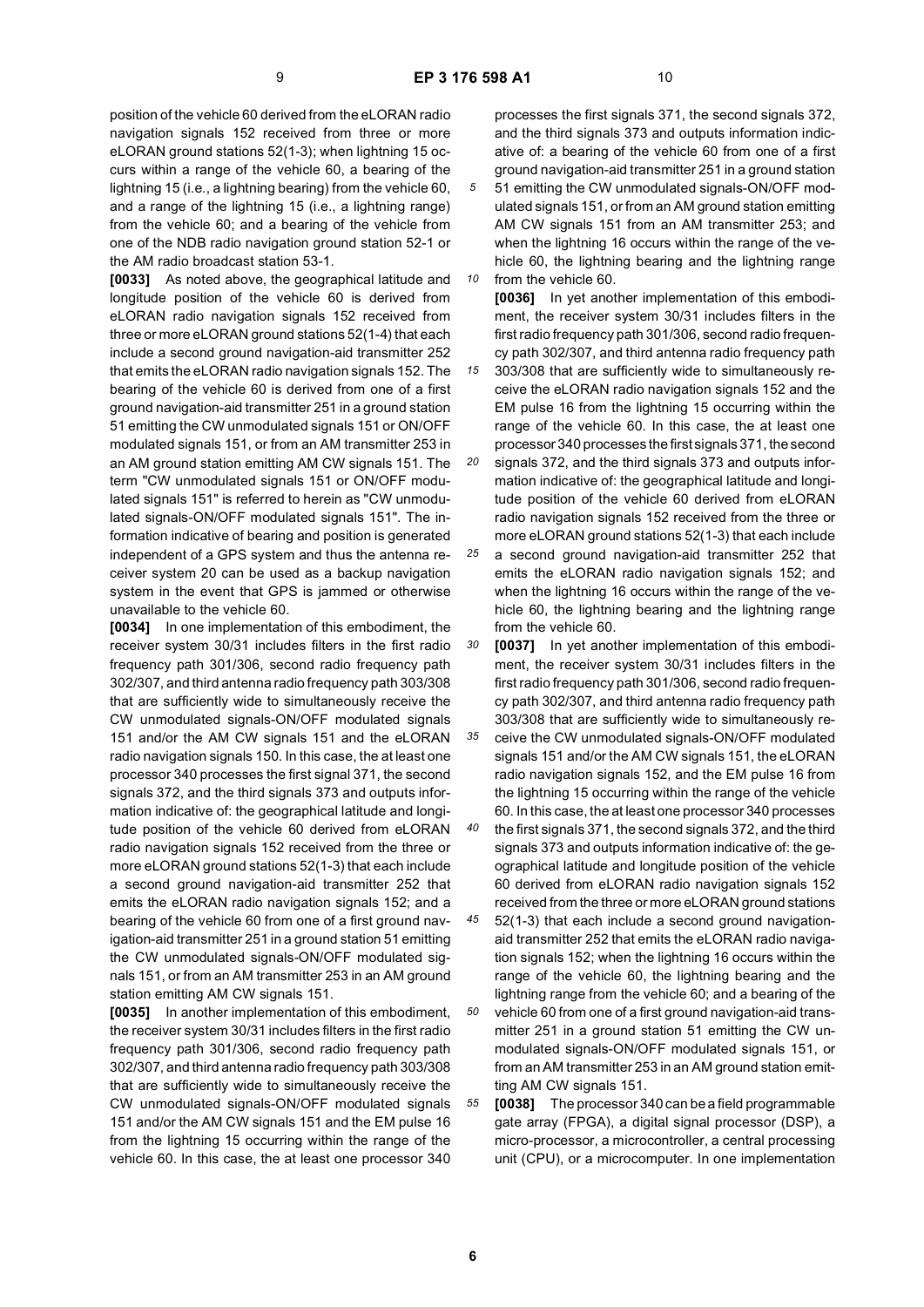of this embodiment, the processor 340 is configured to process eLORAN radio navigation signals 152 according to one of the LORAN, LORAN-A, LORAN-B, LORAN-C, or future developed LORAN standards. In another implementation of this embodiment, the processor 340 is configured to process eLORAN radio navigation signals 152 according to two or more of the LORAN, LORAN-A, LO-RAN-B, LORAN-C, or future developed LORAN standards.

**[0039]** Figure 4 shows an oblique view of an embodiment of a package 130 containing a first H-field antenna 111, a second H-field antenna 112, and an E-field antenna 120 in accordance with the present application. In the embodiment of antenna receiver system 20 shown in Figure 4, the first H-field antenna 111 and second H-field antenna 112, the E-field antenna 120, first antenna radio frequency path 301/306, the second antenna radio frequency path 302/307, the third antenna radio frequency path 303/308, and the processor 340 are co-located in a package 130.

**[0040]** Figure 5 shows a side view of an embodiment of the package of Figure 4. As shown in Figure 5, a first portion 135 of the package 130 protrudes through the outer surface 61 or skin 61 of the vehicle 60 and a second portion 136 of the package 130 is internal to the vehicle 60. The first H-field antenna 111, the second H-field antenna 112, and the E-field antenna 120 are positioned within the first portion 135 so that they are exposed to the CW unmodulated signals-ON/OFF modulated signals 151 and/or the AM CW signals 151, the eLORAN radio navigation signals 152, and any EM pulse 16 emitted from lightning 15 within a range of the vehicle 60. At least the first portion 135 of the package 130 is formed from a material that transmits the CW unmodulated signals-ON/OFF modulated signals 151 and/or the AM CW signals 151, the eLORAN radio navigation signals 152, and the EM pulse 16. The package 130 shown in Figures 4 and 5 includes the antenna receiver 30/31, which functions as a system input output (I/O). In one implementation of this embodiment, the package 130 is an LRU. In another implementation of this embodiment, the antenna receiver 30/31 is external to the package 130. In yet another implementation of this embodiment, the shape of the package 130 is designed for reduced drag on the vehicle 60. For example and as shown in Figure 4, the periphery of the package 130 at the intersection with the skin 61 has a tear drop shape with low wind resistance. Other shapes are possible.

**[0041]** Figure 6 shows an embodiment of an antenna receiver 30 with three radio frequency paths 301-303 and a digital processor 345 in accordance with the present application. The first antenna radio frequency path 301 includes a first filter 310-1, a first amplifier 320-1, and a first analog-to-digital convertor 330-1. The first filter 310-1 inputs the first output  $H_{\text{cos}}$  from the first H-field antenna 111. The first filter 310-1 outputs signals to the first amplifier 320-1, the first amplifier 320-1 outputs signals to the first analog-to-digital convertor 330-1, and the

first analog-to-digital convertor 330-1 outputs the first digital signals 371 to the digital processor 345.

- **[0042]** The second antenna radio frequency path 302 includes a second filter 310-2, a second amplifier 320-2, and a second analog-to-digital convertor 330-2. The sec-
- ond filter 310-2 inputs the second output  $H_{\text{sin}}$  from the second H-field antenna 112. The second filter 310-2 outputs signals to the second amplifier 320-2, the second amplifier 320-2 outputs signals to the second analog-to-
- *10* digital convertor 330-2, and the second analog-to-digital convertor 330-2 outputs the second digital signals 372 to the digital processor 345.

*15* **[0043]** The third antenna radio frequency path 303 includes a third filter 310-3, a third amplifier 320-3, and a third analog-to-digital convertor 330-3. The third filter 310-3 inputs the output E from the E-field antenna 120. The third filter 310-3 outputs signals to the third amplifier 320-3, the third amplifier 320-3 outputs signals to the third analog-to-digital convertor 330-3, and the third an-

- *20* alog-to-digital convertor 330-3 outputs the third digital signals 373 to the digital processor 345. The signals 371-372 are communicated to the digital processor 345 by any type of communication link including wired links and/or wireless links.
- *25* **[0044]** The filters described herein are designed to pass at least one frequency region for the signals based on the function of the antenna receiver system 20. In one implementation of this embodiment, the filters 310-1, 310-2, and 310-3 described herein are configured to filter
- *30 35* a pass band having a range of 90 kHz through 1600 kHz. In another implementation of this embodiment, the amplifiers are low noise amplifiers (LNAs). In yet another implementation of this embodiment, at least one of the three radio frequency paths 301-303 include two filters and two amplifiers to double-filter the signals.

*40* **[0045]** Figure 7 shows an embodiment of an antenna receiver with three radio frequency paths 306-308 and three analog processors 340 in accordance with the present application. The radio frequency paths 306-308 do not include analog-to-digital convertors.

**[0046]** The first antenna radio frequency path 306 includes a first filter 350-1 and a first amplifier 355-1. The first filter 350-1 inputs the first output  $H_{\text{cos}}$  from the first H-field antenna 111. The first filter 350-1 outputs signals

*45* to the first amplifier 355-1 and the first amplifier 355-1 outputs the first analog signals 371 to the first analog processor 341, the second analog processor 342, and the third analog processor 343.

*50 55* **[0047]** The second antenna radio frequency path 307 includes a second filter 350-2 and a second amplifier 355-2. The second filter 350-2 inputs the second output  $H<sub>sin</sub>$  from the second H-field antenna 112. The second filter 350-2 outputs signals to the second amplifier 355-2 and the second amplifier 355-2 outputs second analog signals 372 to the first analog processor 341, the second analog processor 342, and the third analog processor 343.

**[0048]** The third antenna radio frequency path 308 in-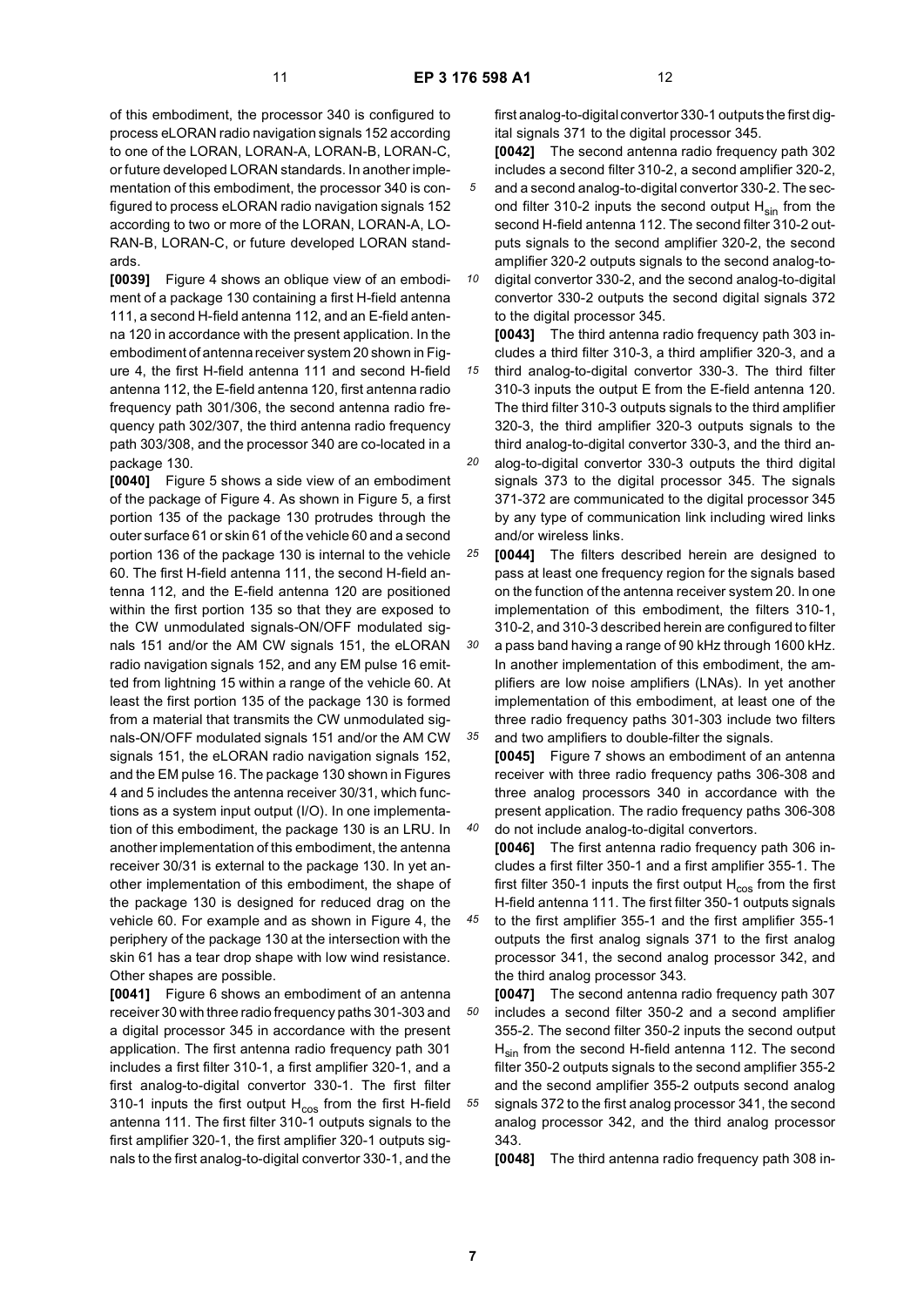*15*

cludes a third filter 350-3 and a third amplifier 355-3. The third filter 350-3 inputs the output E from the E-field antenna 120. The third filter 350-3 outputs signals to the third amplifier 355-3 and the third amplifier 355-3 outputs third analog signals 373 to the to the first analog processor 341, the second analog processor 342, and the third analog processor 343.

**[0049]** The first analog processor 341 processes the first, second, and third signals 371-373 from the respective first antenna radio frequency path 306, second antenna radio frequency path 307, and the third antenna radio frequency path 308 and outputs the information indicative of the bearing of the vehicle 60 from one of: a NDB radio navigation ground station 51-1, 51-2, 51-3, or 51-4: or the AM radio broadcast station 53-1 (Figures 1 and 2).

**[0050]** The second analog processor 342 processes the first, second, and third signals 371-373 from the respective first antenna radio frequency path 306, second antenna radio frequency path 307, and the third antenna radio frequency path 308 and outputs information indicative of the geographical latitude and longitude position of the vehicle 60 derived from the eLORAN radio navigation signals 152 received from the three or more eLORAN ground stations 52(1-3) that each include a second ground navigation-aid transmitter 252 that emits the eLORAN radio navigation signals 152.

**[0051]** The third analog processor 343 processes the first, second, and third signals from the respective first antenna radio frequency path 306, second antenna radio frequency path 307, and the third antenna radio frequency path 308 and outputs the information indicative of the lightning bearing and the lightning range from the vehicle 60, when lightning 15 occurs within a range of the vehicle 60.

**[0052]** The receiver system 31 shown in Figure 7 includes filters 350-1, 350-2, and 350-3 in the respective first radio frequency path 306, second radio frequency path 307, and third antenna radio frequency path 308 that are sufficiently wide to simultaneously receive the CW unmodulated signals-ON/OFF modulated signals 151 and/or the AM CW signals 1511, the eLORAN radio navigation signals 152, and the EM pulse 16 from the lightning 15 occurring within the range of the vehicle 60. In other embodiments, the antenna receiver system does not receive all three of CW unmodulated signals-ON/OFF modulated signals 151 and/or the AM CW signals 151, eLORAN radio navigation signals 152, and EM pulses 16. **[0053]** In one implementation of this embodiment, the receiver system 31 includes filters 350-1, 350-2, and 350-3 in the respective first radio frequency path 306, second radio frequency path 307, and third antenna radio frequency path 308 that are sufficiently wide to simultaneously receive to simultaneously receive the CW unmodulated signals-ON/OFF modulated signals 151 and/or the AM CW signals 151 and the EM pulse 16 from the lightning 15 occurring within the range of the vehicle 60, only two analog processors are required. In this case,

*10* the first analog processor 341 processes the first, second, and third signals 371-373 and outputs the information indicative of the bearing of the vehicle 60 from the first ground navigation-aid transmitter in the ground station 51 emitting signals 151; and the second analog processor 342 process the first, second, and third signals 371-373 and outputs the information indicative of the lightning bearing and the lightning range from the vehicle 60, when lightning 15 occurs within a range of the vehicle 60.

**[0054]** In another implementation of this embodiment, the receiver system 31 includes filters 350-1, 350-2, and 350-3 in the respective first radio frequency path 306, second radio frequency path 307, and third antenna radio frequency path 308 that are sufficiently wide to simultaneously receive to simultaneously receive the eLORAN radio navigation signals 152 and the EM pulse 16 from the lightning 15 occurring within the range of the vehicle 60, only two analog processors are required. In this case,

*20* the first analog processor 341 processes the first, second, and third signals 371-373 and outputs the information indicative of the geographical latitude and longitude position of the vehicle derived from the eLORAN radio navigation signals 152 received from the three or more

*25 30* eLORAN ground stations 52(1-4) that each include a second ground navigation-aid transmitter 252 that emits the eLORAN radio navigation signals 152; and the second analog processor 342 processes the first, second, and third signals 371-373 and outputs the information indicative of the lightning bearing and the lightning range from the vehicle 60, when lightning 15 occurs within a range of the vehicle 60.

**[0055]** In yet another implementation of this embodiment, the receiver system 31 includes filters 350-1,

*35 40* 350-2, and 350-3 in the respective first radio frequency path 306, second radio frequency path 307, and third antenna radio frequency path 308 that are sufficiently wide to simultaneously receive to simultaneously receive the CW unmodulated signals-ON/OFF modulated sig-

nals 151 and/or the AM CW signals 151 and eLORAN radio navigation signals 152, only two analog processors are required. In this case, the first analog processor 341 processes the first, second, and third signals 371-373 and outputs the information indicative of the bearing of

*45* the vehicle 60 from the first ground navigation-aid transmitter 251 in the ground station 51 emitting signals 151; and the second analog processor 342 process the first, second, and third signals and outputs the information indicative of the geographical latitude and longitude posi-

*50* tion of the vehicle derived from the eLORAN radio navigation signals 152 received from the three or more eLORAN ground stations 52(1-4) that each include a second ground navigation-aid transmitter 252 that emits the eLORAN radio navigation signals 152.

*55* **[0056]** The antenna receiver 31 can be implemented with other radio frequency paths that filter and amplify the signals received from the antennas. In one implementation of this embodiment, the amplifiers 355(1-3)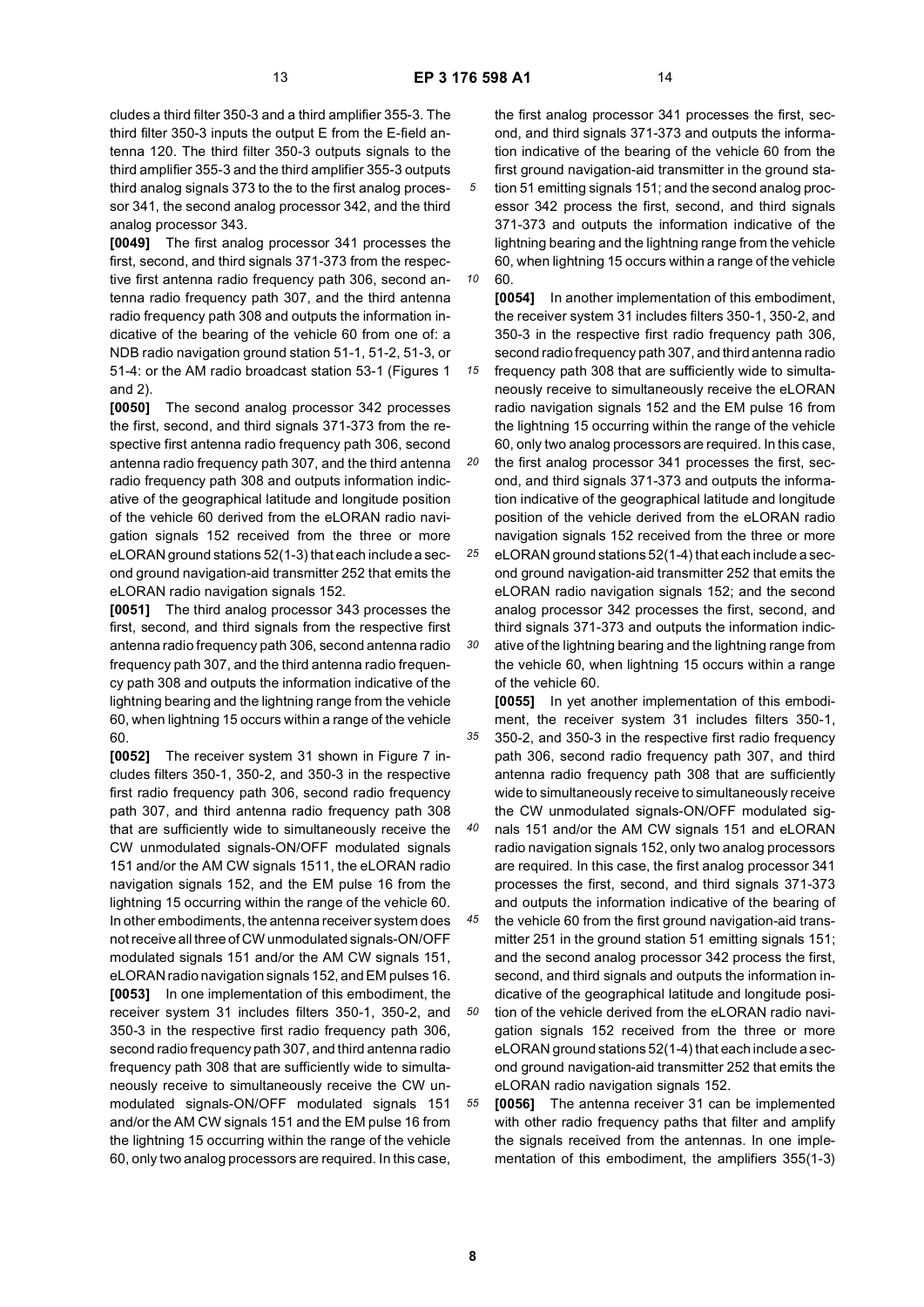*10*

are low noise amplifiers (LNAs). In yet another implementation of this embodiment, at least one of the three radio frequency paths 306-308 include two filters and two amplifiers to double-filter the signals.

**[0057]** Figure 8 shows an embodiment of a method 800 of implementing an antenna receiver system 20 in accordance with the present application. The method 800 can be implemented using an antenna receiver system 20 configured to receive two or more of: 1) CW unmodulated signals-ON/OFF modulated signals 151 and/or the AM CW signals 151; 2) eLORAN radio navigation signals 152; and 3) EM pulses 16. The various embodiments of first H-field antenna 111, second H-field antenna 112, Efield antenna 120, and antenna radio frequency paths disclosed herein can be used in the antenna receiver system 20 that implements method 800. The method 800 is described with reference to Figures 1, 2, 6, and 7.

**[0058]** At block 802, signals arriving from any azimuth direction with an omni-azimuth pattern are received at an E-field antenna 120 on a vehicle 60. In one implementation of this embodiment, E-field antenna 120 receives CW unmodulated signals-ON/OFF modulated signals 151, eLORAN radio navigation signals 152, and EM pulses 16 arriving from any azimuth direction with an omniazimuth pattern at an E-field antenna.

**[0059]** At block 804, signals arriving from forward and aft of the vehicle 60 at a first H-field antenna with a cosine azimuth pattern are received at a first H-field antenna 111 on the vehicle 60. In one implementation of this embodiment, first H-field antenna 111 receives CW unmodulated signals-ON/OFF modulated signals 151 and/or the AM CW signals 151, eLORAN radio navigation signals 152, and EM pulses 16 arriving from a direction of travel 55 of the vehicle 60 with a cosine azimuth pattern.

**[0060]** At block 806, signals arriving from a starboard side and a port side of the vehicle 60 with a sine azimuth pattern are received at a second H-field antenna 112 on the vehicle 60. In one implementation of this embodiment, second H-field antenna 112 receives CW unmodulated signals-ON/OFF modulated signals 151, eLORAN radio navigation signals 152, and EM pulses 16 arriving from a starboard side and a port side of the vehicle 60 with a sine azimuth pattern.

**[0061]** The antenna receiver system 20 simultaneously processes at least two of: 1) eLORAN radio navigation signals 152; 2) an EM pulse 16 from lightning 15 within a range of the vehicle 60; and 3) one of: CW unmodulated signals 151 received from a NDB radio navigation ground station 51; ON /OFF modulated signals 151 received from the NDB radio navigation ground station 51; or AM CW signals 151 received from an AM radio broadcast station 53. The antenna receiver system 20 simultaneously processes the signals in a first antenna radio frequency path 301/306, in a second antenna radio frequency path 302/307, and in a third antenna radio frequency path 302 308. This is done by process described in blocks 808-812.

**[0062]** At block 808, a first output H<sub>cos</sub> from the first Hfield antenna 111 is filtered, amplified, and converted to first signals 371 at the first antenna radio frequency path 301 or 306. If the first output  $H_{sin}$  is filtered, amplified, and converted at the first antenna radio frequency path 301, the process includes: outputting signals from the first filter 310-1 to the first amplifier 320-1; outputting signals from the first amplifier 320-1 to the first analog-todigital convertor 330-1; and outputting the first digital sig-

nals 371 from the first analog-to-digital convertor 330-1 to the processor 345 (Figure 6).

*15* **[0063]** At block 810, the second output H<sub>sin</sub> from the second H-field antenna 112 is filtered, amplified, and converted to second signals 372 at the second antenna radio frequency path 302 or 307. If the second output  $H_{\text{sin}}$  is filtered, amplified, and converted to second digital signals at the second antenna radio frequency path 302, the

*20* process includes: outputting signals from the second filter 310-2 to the second amplifier 320-2; outputting signals from the second amplifier 320-2 to the second analogto-digital convertor 330-2; and outputting the second digital signals 372 from the second analog-to-digital convertor 330-2 to the digital processor 345 (Figure 6).

*25 30* **[0064]** At block 812, the output E from the E-field antenna 120 is filtered, amplified, and converted to third signals 373 at the third antenna radio frequency path 303 or 308. If the output E is filtered, amplified, and converted to third digital signals 373 at the third antenna radio frequency path 303, the process includes: outputting signals from the third filter 310-3 to the third amplifier 320-3; outputting signals from the third amplifier 320-3 to the third analog-to-digital convertor 330-3; and outputting the third digital signals 373 from the third analog-to-digital convertor 330-3 to the digital processor 345 (Figure 6).

*35 40* **[0065]** At block 814, the first, second, and third signals 371-373 are processed at the processor 340. In one implementation of this embodiment, the first, second, and third digital signals 371-373 are processed at the digital processor 345 (Figure 6). In another implementation of this embodiment, the first, second, and third digital analog signals 371-373 are processed at the first analog processor 341, the second analog processor 342, and the third analog processor 343 (Figure 7).

*45 50 55* **[0066]** At block 816, the at least one processor outputs information indicative of two or more of: 2) a bearing of the vehicle 60 from one of a first ground navigation-aid transmitter 251 in a ground station 51 emitting the CW unmodulated signals 151 or ON/OFF modulated signals 151, or from an AM transmitter 253 in an AM ground station emitting AM CW signals 151; 2) a geographical latitude and longitude position of the vehicle 60 derived from eLORAN radio navigation signals 152 received from three or more ground stations 52(1-4) that each include a second ground navigation-aid transmitter 252 that emits the eLORAN radio navigation signals 152; and 3) when lightning 15 occurs within a range of the vehicle 60, a lightning bearing and a lightning range from the vehicle. As described above, the antenna receiver sys-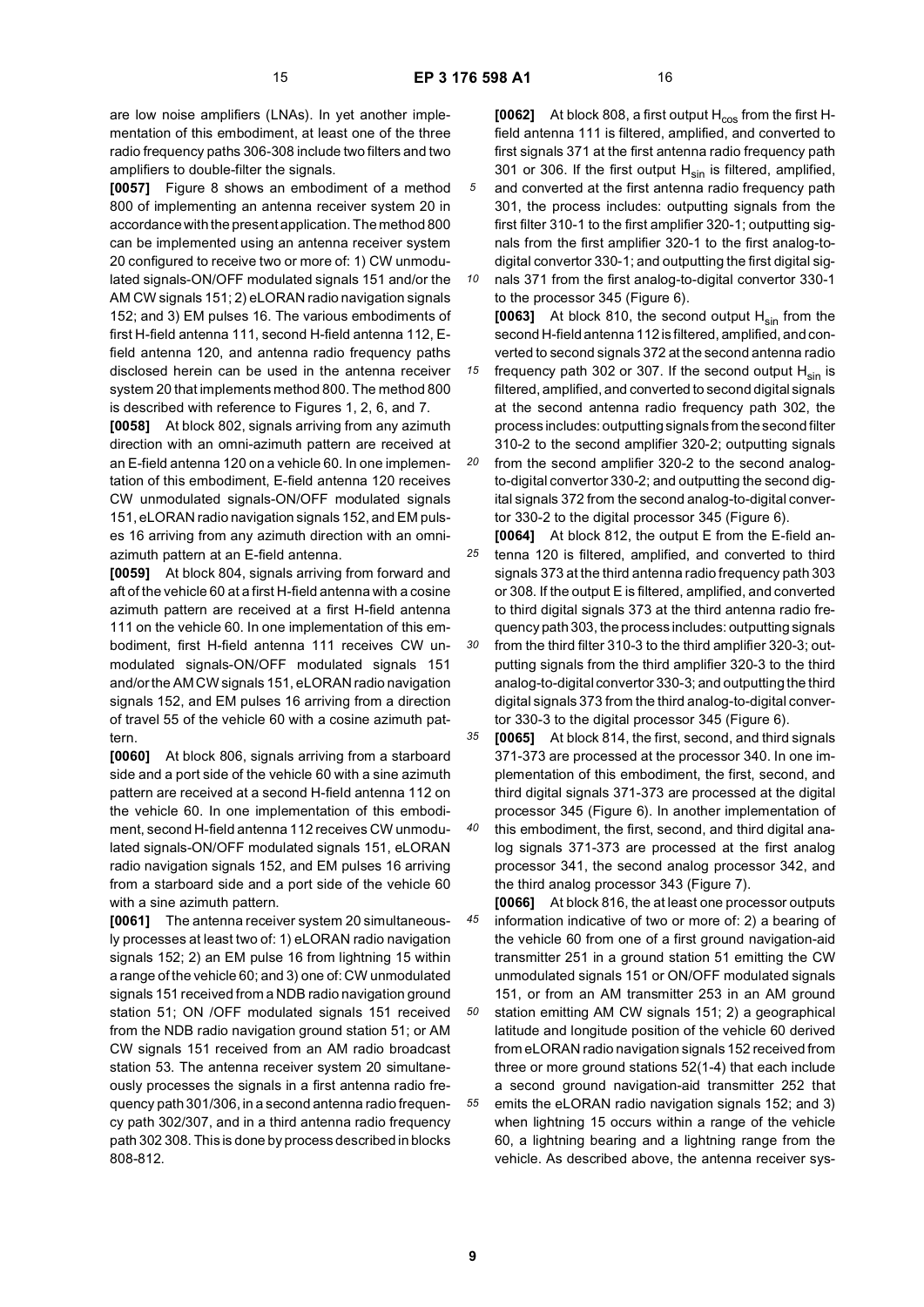*10*

*20*

*25*

*30*

*35*

*40*

*45*

*50*

*55*

tem 20 of Figures 1-3 is able to process information from: 1) CW unmodulated signals-ON/OFF modulated signals 151 and/or the AM CW signals 151 and the eLORAN radio navigation signals 152; 2) CW unmodulated signals-ON/OFF modulated signals 151 and/or the AM CW signals 151 and EM pulses 16; 2) the eLORAN radio navigation signals 152 and EM pulses 16; or 3) CW unmodulated signals-ON/OFF modulated signals 151 and/or the AM CW signals 151, the eLORAN radio navigation signals 152, and EM pulses 16. The processing can be done for digital signals or analog signals.

**[0067]** Using the systems and methods described herein, there is no need to alter the structure of the vehicle 60 to permit eLORAN to be implemented with an automatic direction finder system. The antenna receiver systems 20 described with reference to method 800 implements eLORAN and automatic direction finders with the first H-field antenna 111, the second H-field antenna 112, and the E-field antenna 120, and the single antenna receiver 30 that has three parallel-processed radio frequency paths. In one implementation of this embodiment, the first H-field antenna 111, the second H-field antenna 112, and the E-field antenna 120 are co-located with each other. In another implementation of this embodiment, the first H-field antenna 111, the second H-field antenna 112, and the E-field antenna 120 are co-located with each other and with the single antenna receiver 30.

**[0068]** The processor 340 (Figure 3) includes or functions with software programs, firmware or other computer readable instructions for carrying out various methods, process tasks, calculations, and control functions, used in the antenna receiver system 20. The processor 340 executes algorithms and/or firmware that causes the processor 340 to perform at least some of the processing described here as being performed by the antenna receiver system 20. At least a portion of such algorithms and/or firmware executed by the antenna receiver system 20 and any related data structures are stored in storage medium during execution. Memory comprises any suitable memory now known or later developed such as, for example, random access memory (RAM), read only memory (ROM), and/or registers within the processor 340. In one implementation, the processor 340 comprises a microprocessor or microcontroller. In one implementation, the processor 340 comprises processor support chips and/or system support chips such as ASICs.

**[0069]** These instructions are typically stored on any appropriate computer readable medium used for storage of computer readable instructions or data structures. The computer readable medium can be implemented as any available media that can be accessed by a general purpose or special purpose computer or processor, or any programmable logic device. Suitable processor-readable media may include storage or memory media such as magnetic or optical media. For example, storage or memory media may include conventional hard disks, Compact Disk -Read Only Memory (CD-ROM), volatile or non-volatile media such as Random Access Memory

(RAM) (including, but not limited to, Synchronous Dynamic Random Access Memory (SDRAM), Double Data Rate (DDR) RAM, RAMBUS Dynamic RAM (RDRAM), Static RAM (SRAM), etc.), Read Only Memory (ROM), Electrically Erasable Programmable ROM (EEPROM), and flash memory, etc. Suitable processor-readable media may also include transmission media such as electrical, electromagnetic, or digital signals, conveyed via a communication medium such as a network and/or a wireless link.

#### Example Embodiments

#### *15* **[0070]**

Example 1 includes an antenna receiver system comprising: an E-field antenna on a vehicle with an omn-azimuth pattern; a first H-field antenna on the vehicle with a cosine azimuth pattern with reference to a vehicle orientation in a forward direction; a second H-field antenna on the vehicle with a sine azimuth pattern with reference to the vehicle orientation in the forward direction; a first antenna radio frequency path to amplify, filter, and convert a first output from the first H-field antenna to first signals; a second antenna radio frequency path to amplify, filter, and convert a second output from the second H-field antenna to second signals; a third antenna radio frequency path to amplify, filter, and convert a third output from the E-field antenna to third signals, wherein filters in the first, second, and third antenna radio frequency paths are sufficiently wide to simultaneously receive at least two of: eLORAN radio navigation signals received from eLORAN ground stations; an electromagnetic (EM) pulse from lightning within a range of the vehicle; and one of: continuous wave (CW) unmodulated signals received from a Non-Directional Beacons (NDB) radio navigation ground station; ON /OFF modulated signals received from the NDB radio navigation ground station; or an amplitude modulated (AM) CW signal received from an AM radio broadcast station; and at least one processor configured to process the first, second, and third signals and output information indicative of two or more of: a geographical latitude and longitude position of the vehicle derived from the eLORAN radio navigation signals received from three or more eLORAN ground stations; when lightning occurs within a range of the vehicle, a lightning bearing and a lightning range from the vehicle; and a bearing of the vehicle from one of the NDB radio navigation ground station or the AM radio broadcast station. Example 2 includes the antenna receiver system of Example 1, wherein the filters in the first, second, and third antenna radio frequency paths are sufficiently wide to simultaneously receive the eLORAN radio navigation signals and one of: the CW unmodulated signals received from the NDB radio navigation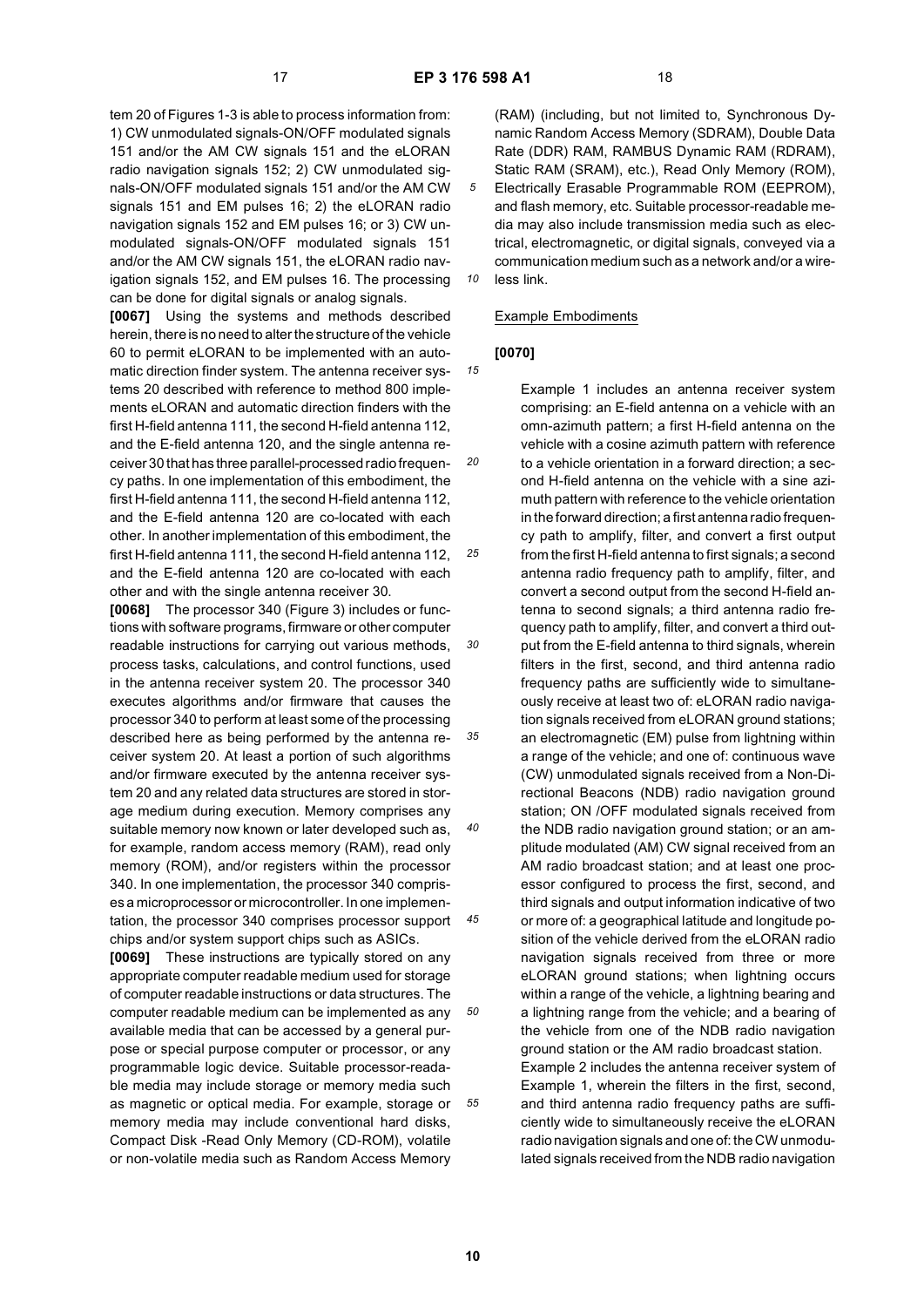*10*

*15*

ground station; the ON /OFF modulated signals received from the NDB radio navigation ground station; or the AM CW signal received from the AM radio broadcast station, and wherein the at least one processor is configured to process the first, second, and third signals and output the information indicative of: the bearing of the vehicle from one of the NDB radio navigation ground station or the AM radio broadcast station; and the geographical latitude and longitude position of the vehicle derived from the eLORAN radio navigation signals received from the three or more eLORAN ground stations.

*20 25 30* Example 3 includes the antenna receiver system of Example 2, wherein the NDB radio navigation ground station includes a first ground navigation-aid transmitter, wherein the AM broadcast station includes an AM transmitter, and wherein the three or more eLORAN ground stations include three or more respective second ground navigation-aid transmitters that emit the eLORAN radio navigation signals. Example 4 includes the antenna receiver system of any of Examples 2-3, wherein the at least one processor includes: a first analog processor configured to process the first, second, and third signals and output the information indicative of the bearing of the vehicle from one of the NDB radio navigation ground station or the AM radio broadcast station; and a second analog processor configured to process the first, second, and third signals and output the information indicative of the geographical latitude and longitude position of the vehicle derived from the eLORAN radio navigation signals received from the three or more eLORAN ground stations.

*35* Example 5 includes the antenna receiver system of any of Examples 2-4, wherein the at least one processor is a digital processor.

Example 6 includes the antenna receiver system of any of Examples 1-5, wherein the filters in the first, second, and third antenna radio frequency paths are sufficiently wide to simultaneously receive the EM pulse from the lightning occurring within the range of the vehicle, and one of: the CW unmodulated signals received from the NDB radio navigation ground station; the ON /OFF modulated signals received from the NDB radio navigation ground station; or the AM CW signal received from the AM radio broadcast station, wherein the at least one processor is configured to process the first, second, and third signals and output the information indicative of: the bearing of the vehicle from one of the NDB radio navigation ground station or the AM radio broadcast station; and when the lightning occurs within the range of the vehicle, the lightning bearing and the lightning range from the vehicle.

*55* Example 7 includes the antenna receiver system of Example 6, wherein the NDB radio navigation ground station includes a first ground navigation-aid transmitter, and the AM broadcast station includes

#### an AM transmitter.

Example 8 includes the antenna receiver system of any of Examples 6-7, wherein the at least one processor includes: a first analog processor configured to process the first, second, and third signals and output the information indicative of the bearing of the vehicle from the one of the NDB radio navigation ground station or the AM radio broadcast station; and a second analog processor configured to process the first, second, and third signals and output the information indicative of the lightning bearing and the lightning range from the vehicle.

Example 9 includes the antenna receiver system of any of Examples 6-8, wherein the at least one processor is a digital processor.

Example 10 includes the antenna receiver system of any of Examples 1-9, wherein the filters in the first, second, and third antenna radio frequency paths are sufficiently wide to simultaneously receive the eLORAN radio navigation signals and the EM pulse from the lightning occurring within the range of the vehicle, wherein the at least one processor is configured to process the first, second, and third signals and output the information indicative of: the geographical latitude and longitude position of the vehicle derived from the eLORAN radio navigation signals received from the three or more eLORAN ground stations; and when the lightning occurs within the range of the vehicle, the lightning bearing and the lightning range from the vehicle.

Example 11 includes the antenna receiver system of Example 10, wherein the at least one processor includes: a first analog processor configured to process the first, second, and third signals and output the information indicative of the geographical latitude and longitude position of the vehicle derived from the eLORAN radio navigation signals received from the three or more eLORAN ground stations; and a second analog processor configured to process the first, second, and third signals and output the information indicative of the lightning bearing and the lightning range from the vehicle.

Example 12 includes the antenna receiver system of any of Examples 10-11, wherein the at least one processor is a digital processor.

Example 13 includes the antenna receiver system of any of Examples 1-12, wherein the filters in the first, second, and third antenna radio frequency paths are sufficiently wide to simultaneously receive the eLORAN radio navigation signals, the EM pulse from the lightning occurring within the range of the vehicle, and one of: the CW unmodulated signals received from the NDB radio navigation ground station; the ON /OFF modulated signals received from the NDB radio navigation ground station; or the AM CW signal received from the AM radio broadcast station, wherein the at least one processor is configured to process the first, second, and third signals and

*40*

*45*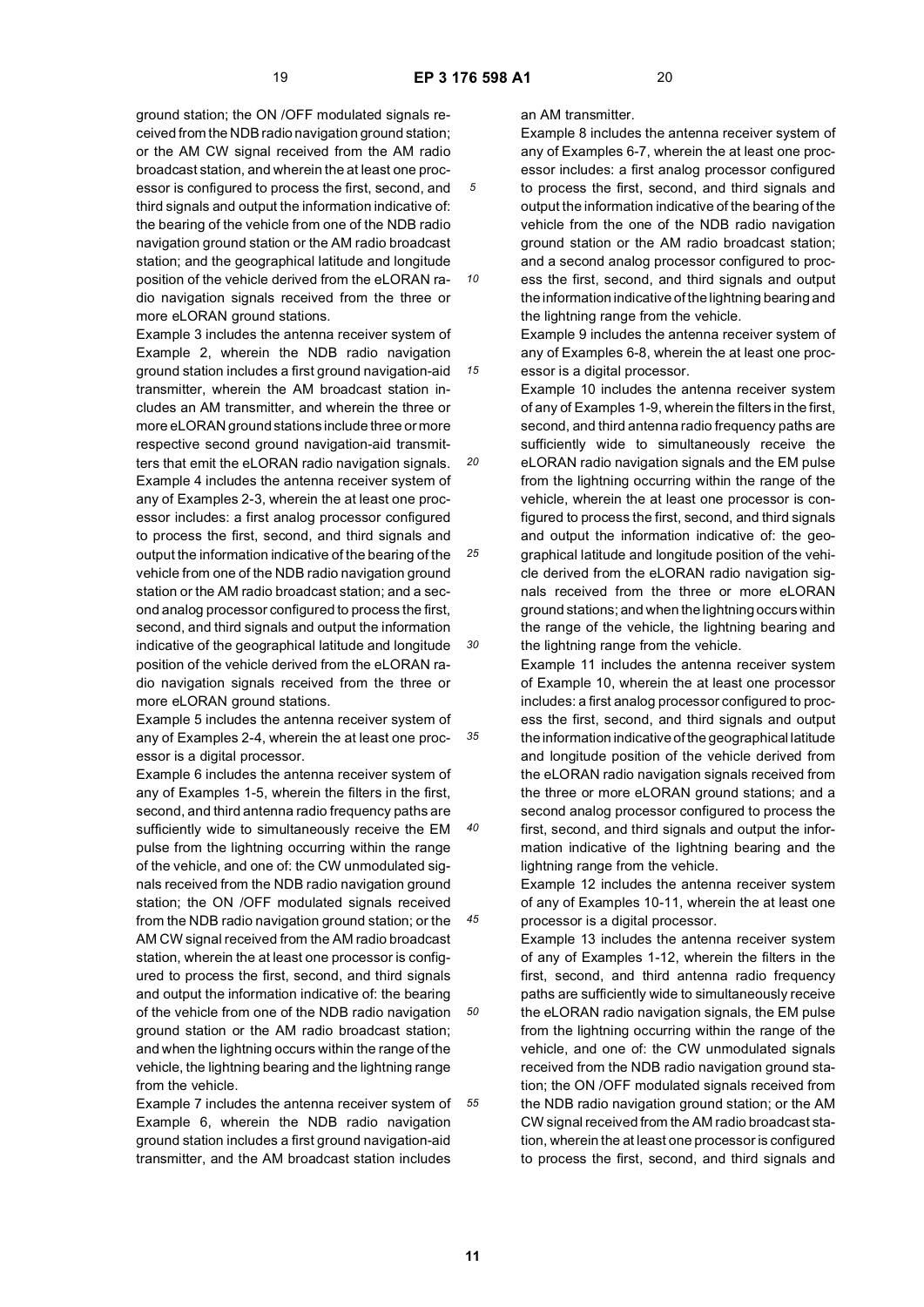*10*

*15*

output the information indicative of: the bearing of the vehicle from one of the NDB radio navigation ground station or the AM radio broadcast station; the geographical latitude and longitude position of the vehicle derived from the eLORAN radio navigation signals received from the three or more eLORAN ground stations; and when the lightning occurs within the range of the vehicle, the lightning bearing and the lightning range from the vehicle.

Example 14 includes the antenna receiver system of Example 13, wherein the NDB radio navigation ground station includes a first ground navigation-aid transmitter, the AM broadcast station includes an AM transmitter, and wherein the three or more three or more eLORAN ground stations include three or more respective second ground navigation-aid transmitters.

*20 25 30* Example 15 includes the antenna receiver system of any of Examples 13-14, wherein the at least one processor includes: a first analog processor configured to process the first, second, and third signals and output the information indicative of the bearing of the vehicle from one of the NDB radio navigation ground station or the AM radio broadcast station; a second analog processor configured to process the first, second, and third signals and output the information indicative of the geographical latitude and longitude position of the vehicle derived from the eLORAN radio navigation signals received from the three or more eLORAN ground stations; and a third analog processor configured to process the first, second, and third signals and output the information indicative of the lightning bearing and the lightning range from the vehicle.

*35* Example 16 includes the antenna receiver system of any of Examples 13-15, wherein the at least one processor is a digital processor.

Example 17 includes a method of implementing an antenna receiver system, the method comprising: receiving signals arriving from any azimuth direction with an omni-azimuth pattern at an E-field antenna on a vehicle; receiving signals arriving from forward and aft of the vehicle at a first H-field antenna with a cosine azimuth pattern, the first H-field antenna positioned on the vehicle; receiving signals arriving from a starboard side and a port side of the vehicle at a second H-field antenna with a sine azimuth pattern, the second H-field antenna positioned on the vehicle simultaneously receiving at least two of: eLORAN radio navigation signals; an electromagnetic (EM) pulse from lightning within a range of the vehicle; and one of: the continuous wave (CW) unmodulated signals received from a Non-Directional Beacons (NDB) radio navigation ground station; the ON /OFF modulated signals received from the NDB radio navigation ground station; or amplitude modulated (AM) CW signals received from a AM radio broadcast station in a first antenna radio frequency

path, in a second antenna radio frequency path, and in a third antenna radio frequency path by: amplifying, filtering, and converting a first output from the first H-field antenna to first signals at the first antenna radio frequency path; amplifying, filtering, and converting a second output from the second H-field antenna to second signals at the second antenna radio frequency path; and amplifying, filtering, and converting a third output from the E-field antenna to third signals at the third antenna radio frequency path.

Example 18 includes the method of Example 17, further comprising: processing at at least one processor the first, second, and third signals; and outputting from the at least one processor information indicative of two or more of: a bearing of the vehicle from one of the NDB radio navigation ground station or the AM radio broadcast station; a geographical latitude and longitude position of the vehicle derived from the eLORAN radio navigation signals received from the three or more eLORAN ground stations; and when lightning occurs within a range of the vehicle, a lightning bearing and a lightning range from the vehicle.

Example 19 includes an antenna receiver system comprising: an E-field antenna on a vehicle, the Efield antenna configured to receive signals arriving from any azimuth direction with an omni-azimuth pattern; a first H-field antenna on the vehicle, the first H-field antenna configured to receive signals arriving from forward and aft of the vehicle with a cosine azimuth pattern; a second H-field antenna on the vehicle, the second H-field antenna configured to receive signals arriving from a starboard side and a port side of the vehicle with a sine azimuth pattern; a first antenna radio frequency path to amplify, filter, and convert a first output from the first H-field antenna to first signals; a second antenna radio frequency path to amplify, filter, and convert a second output from the second H-field antenna to second signals; a third antenna radio frequency path to amplify, filter, and convert a third output from the E-field antenna to third signals, wherein filters in the first, second, and third antenna radio frequency paths are sufficiently wide to simultaneously receive: eLORAN radio navigation signals; an electromagnetic (EM) pulse from lightning within a range of the vehicle; and one of: a continuous wave (CW) unmodulated signals received from a Non-Directional Beacons (NDB) radio navigation ground station; ON /OFF modulated signals received from the NDB radio navigation ground station; or amplitude modulated (AM) CW signals received from an AM radio broadcast station; and at least one processor configured to process the first, second, and third signals and output information indicative of: a geographical latitude and longitude position of the vehicle derived from the eLORAN radio navigation signals received from three or more eLORAN ground stations; when light-

*40*

*45*

*50*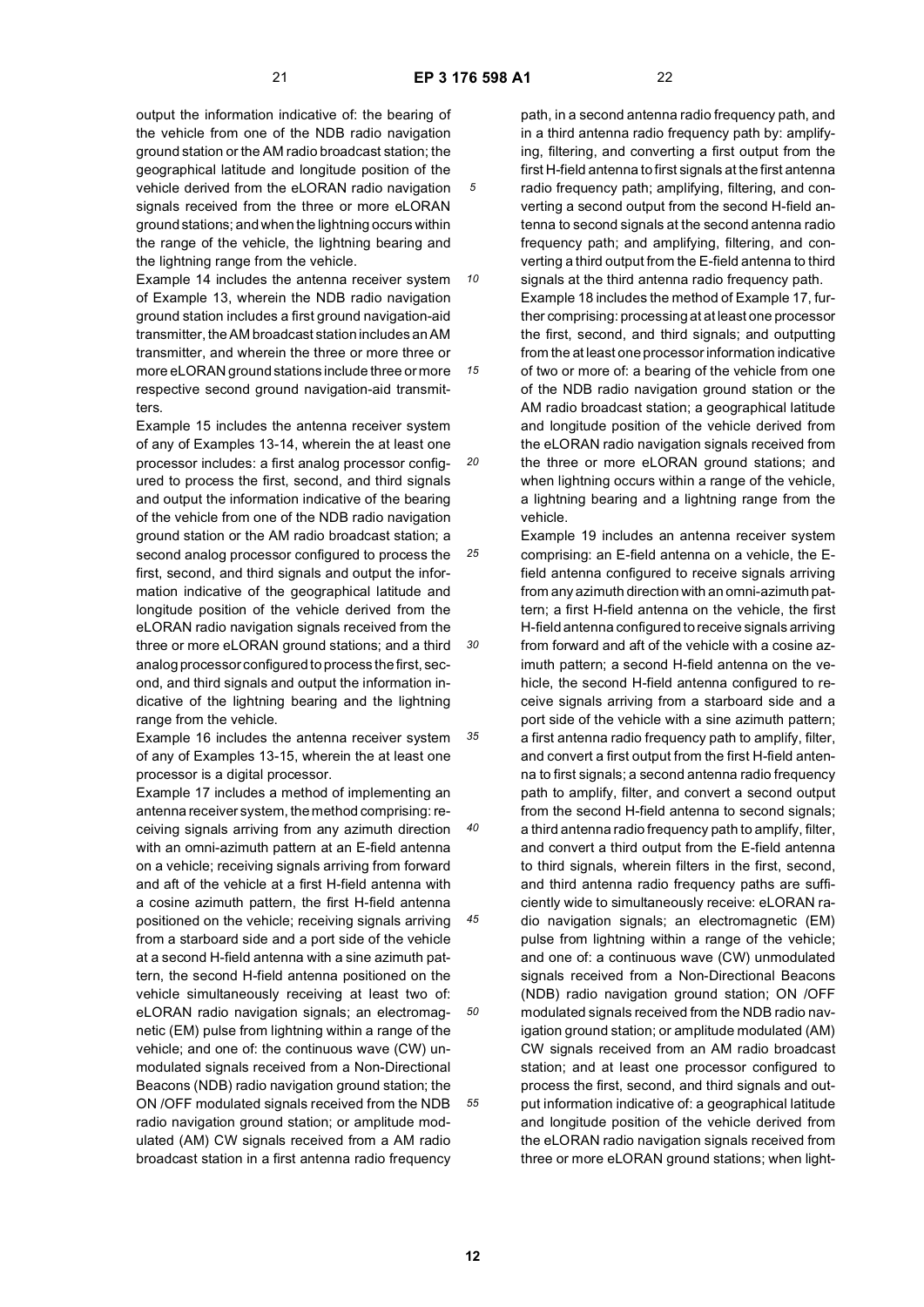ning occurs within a range of the vehicle, a lightning bearing and a lightning range from the vehicle; and a bearing of the vehicle from one of the NDB radio navigation ground station or the AM radio broadcast station.

*10 15 20 25* Example 20 includes the antenna receiver system of Example 19, wherein the at least one processor is one of: a digital processor; or at least two of a first analog processor, a second analog processor, and a third analog processor, wherein the first analog processor is configured to process the first, second, and third signals and output the information indicative of the bearing of the vehicle from one of the NDB radio navigation ground station or the AM radio broadcast station, wherein the second analog processor is configured to process the first, second, and third signals and output the information indicative of the geographical latitude and longitude position of the vehicle derived from the eLORAN radio navigation signals received from the three or more eLORAN ground stations, and wherein the third analog processor is configured to process the first, second, and third signals and output the information indicative of the lightning bearing and the lightning range from the vehicle.

**[0071]** Although specific embodiments have been illustrated and described herein, it will be appreciated by those of ordinary skill in the art that any arrangement, which can achieve the same purpose, may be substituted for the specific embodiments shown. Therefore, it is manifestly intended that this invention be limited only by the claims and the equivalents thereof.

#### **Claims**

**1.** An antenna receiver system (20) comprising:

*40* an E-field antenna (120) on a vehicle (60) with an omni-azimuth pattern;

a first H-field antenna (111) on the vehicle (60) with a cosine azimuth pattern with reference to a vehicle (60) orientation in a forward direction; a second H-field antenna (112) on the vehicle (60) with a sine azimuth pattern with reference to the vehicle (60) orientation in the forward direction;

*50* a first antenna radio frequency path (301, 306) to amplify, filter, and convert a first output from the first H-field antenna (111) to first signals (371);

a second antenna radio frequency path (302, 307) to amplify, filter, and convert a second output from the second H-field antenna (112) to second signals (372);

a third antenna radio frequency path (303, 307) to amplify, filter, and convert a third output from

the E-field antenna (120) to third signals (373), wherein filters (341-1, 341-2, 310-3) in the first, second, and third antenna radio frequency paths (301, 302, 303) are sufficiently wide to simultaneously receive at least two of:

eLORAN radio navigation signals (152) received from eLORAN ground stations (52-1, 52-2, 52-3);

an electromagnetic (EM) pulse (16) from lightning (15) within a range of the vehicle (60); and

one of: continuous wave (CW) unmodulated signals (151) received from a Non-Directional Beacons (NDB) radio navigation ground station (51-1, 51-2, 51-3, and 51-4); ON /OFF modulated signals (151) received from the NDB radio navigation ground station (51-1, 51-2, 51-3, and 51-4); or an amplitude modulated (AM) CW signal (151) received from an AM radio broadcast station (53-1); and

at least one processor (340) configured to process the first, second, and third signals (371, 372, 373) and output information indicative of two or more of:

a geographical latitude and a longitude position of the vehicle (60) derived from the eLORAN radio navigation signals (152) received from three or more eLORAN ground stations (52-1, 52-2, 52-3); when lightning (15) occurs within a range of the vehicle (60), a lightning bearing and a lightning range from the vehicle (60); and a bearing of the vehicle (60) from one of the NDB radio navigation ground station (51-1, 51-2, 51-3, and 51-4) or the AM radio broadcast station (53-1).

- **2.** The antenna receiver system (20) of claim 1, wherein the NDB radio navigation ground station (51-1, 51-2, 51-3, or 51-4) includes a first ground navigation-aid transmitter (251), wherein the AM broadcast station (51-3) includes an AM transmitter (253), and wherein the three or more eLORAN ground stations (52-1, 52-2, 52-3) include three or more respective second ground navigation-aid transmitters (252) that emit the eLORAN radio navigation signals (152).
- **3.** The antenna receiver system (20) of claim 1, wherein the at least one processor (340) is a digital processor (345).
- **4.** The antenna receiver system (20) of claim 1, wherein the filters (341-1, 341-2, 310-3) in the first, second,

*55*

*35*

*45*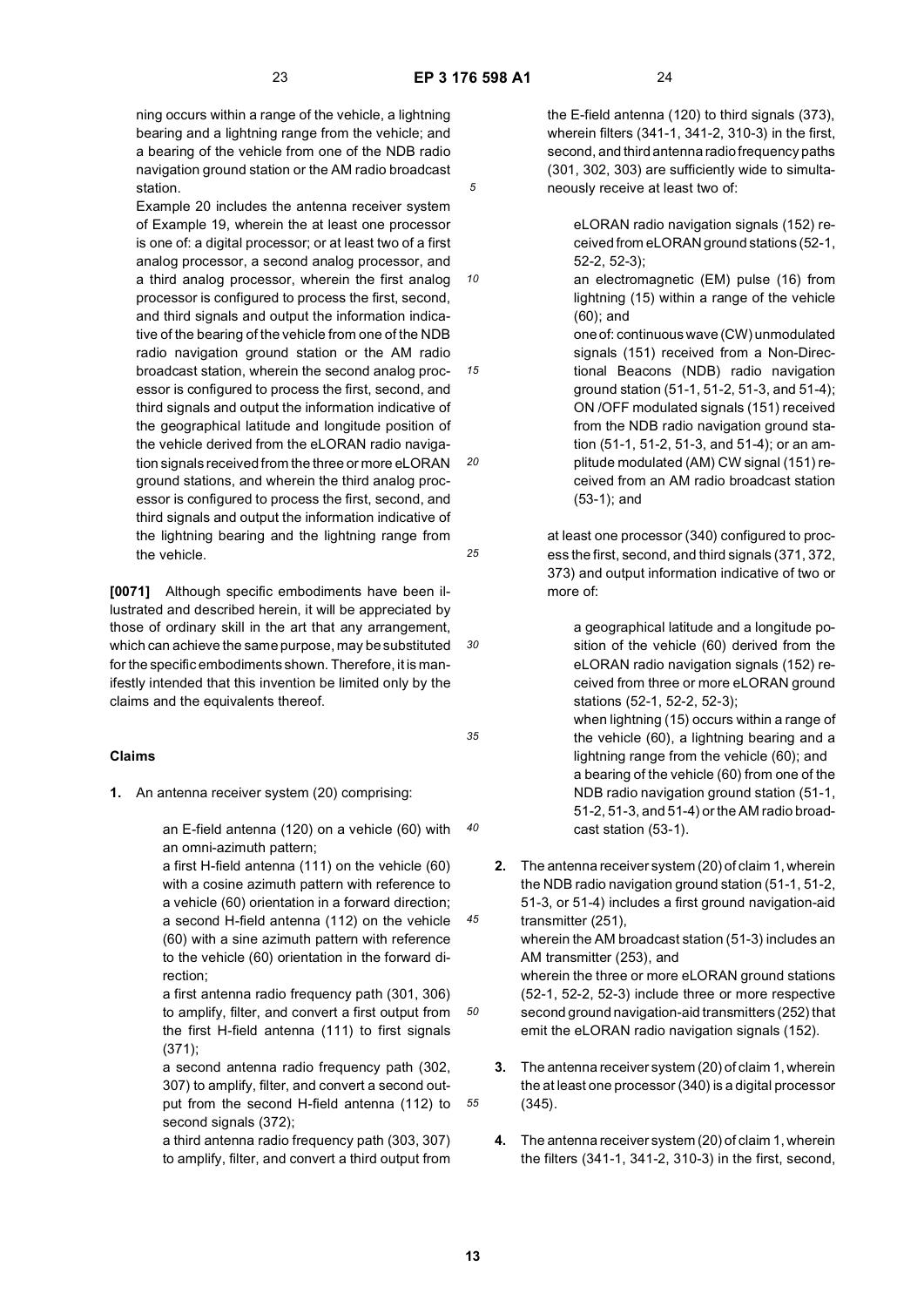*10*

*15*

and third antenna radio frequency paths (301, 302, 303) are sufficiently wide to simultaneously receive the eLORAN radio navigation signals (152), the EM pulse (16) from the lightning (15) occurring within the range of the vehicle (60), and one of: the CW unmodulated signals (151) received from the NDB radio navigation ground station (51-1, 51-2, 51-3, and 51-4); the ON /OFF modulated signals (151) received from the NDB radio navigation ground station (51-1, 51-2, 51-3, or 51-4); or the AM CW signal (151) received from the AM radio broadcast station (53-1), wherein the at least one processor (340) is configured to process the first, second, and third signals (371, 372, 373) and output the information indicative of:

the bearing of the vehicle (60) from one of the NDB radio navigation ground station (51-1, 51-2, 51-3, and 51-4) or the AM radio broadcast station (53-1);

the geographical latitude and longitude position of the vehicle (60) derived from the eLORAN radio navigation signals (152) received from the three or more eLORAN ground stations (52-1, 52-2, 52-3); and

when the lightning (15) occurs within the range of the vehicle (60), the lightning bearing and the lightning range from the vehicle (60).

*30* **5.** The antenna receiver system (20) of claim 4, wherein the at least one processor (340) includes:

> *35* a first analog processor (341) configured to process the first, second, and third signals (371, 372, 373) and output the information indicative of the bearing of the vehicle (60) from one of the NDB radio navigation ground station (51-1, 51-2, 51-3, and 51-4) or the AM radio broadcast station (53-1);

a second analog processor configured to process the first, second, and third signals (371, 372, 373) and output the information indicative of the geographical latitude and longitude position of the vehicle (60) derived from the eLORAN radio navigation signals (152) received from the three or more eLORAN ground stations (52-1, 52-2, 52-3); and

a third analog processor configured to process the first, second, and third signals (371, 372, 373) and output the information indicative of the lightning bearing and the lightning range from the vehicle (60).

*55* **6.** The antenna receiver system (20) of claim 1, wherein the filters (341-1, 341-2, 310-3) in the first, second, and third antenna radio frequency paths (301, 302, 303) are sufficiently wide to simultaneously receive the eLORAN radio navigation signals (152) and one

of: the CW unmodulated signals (151) received from the NDB radio navigation ground station (51-1); the ON /OFF modulated signals (151) received from the NDB radio navigation ground station (51-2); or the AM CW signal (151) received from the AM radio broadcast station (53-1), and

wherein the at least one processor (340) is configured to process the first, second, and third signals and output the information indicative of:

the bearing of the vehicle (60) from one of the NDB radio navigation ground station or the AM radio broadcast station; and

the geographical latitude and longitude position of the vehicle derived from the eLORAN radio navigation signals received from the three or more eLORAN ground stations (52-1, 52-2, 52-3).

*20 25* **7.** The antenna receiver system (20) of claim 1, wherein the filters (341-1, 341-2, 310-3) in the first, second, and third antenna radio frequency paths (301, 302, 303) are sufficiently wide to simultaneously receive the eLORAN radio navigation signals and the EM pulse from the lightning occurring within the range of the vehicle, wherein the at least one processor is configured to process the first, second, and third signals and output the information indicative of:

> the geographical latitude and longitude position of the vehicle derived from the eLORAN radio navigation signals received from the three or more eLORAN ground stations (52-1, 52-2, 52-3); and

when the lightning occurs within the range of the vehicle, the lightning bearing and the lightning range from the vehicle.

**8.** The antenna receiver system (20) of claim 1, wherein the filters (341-1, 341-2, 310-3) in the first, second, and third antenna radio frequency paths (301, 302, 303) are sufficiently wide to simultaneously receive the EM pulse (16) from the lightning (15) occurring within the range of the vehicle (60), and one of: the CW unmodulated signals (151) received from the NDB radio navigation ground station (51-1); the ON /OFF modulated signals (151) received from the NDB radio navigation ground station (51-2); or the AM CW signal (151) received from the AM radio broadcast station (53-1), wherein the at least one processor (340) is configured to process the first, second, and third signals and output the information indicative of:

> the bearing of the vehicle from one of the NDB radio navigation ground station or the AM radio broadcast station; and when the lightning occurs within the range of the

*40*

*45*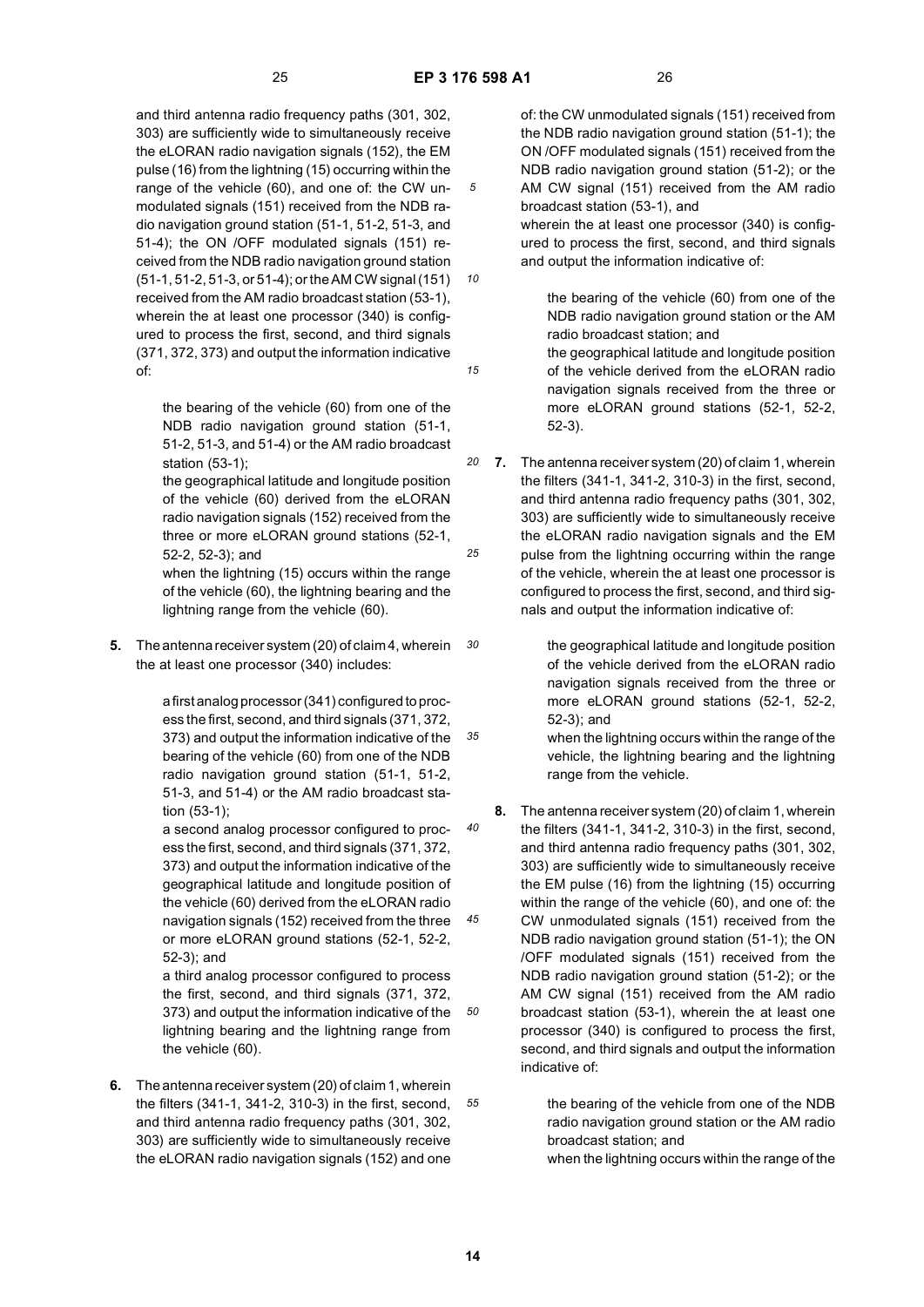vehicle, the lightning bearing and the lightning range from the vehicle.

**9.** A method of implementing an antenna receiver system (20), the method comprising:

> *10 15* receiving signals arriving from any azimuth direction with an omni-azimuth pattern at an Efield antenna (120) on a vehicle (60); receiving signals arriving from forward and aft of the vehicle (60) at a first H-field antenna (111) with a cosine azimuth pattern, the first H-field antenna (111) positioned on the vehicle (60); receiving signals arriving from a starboard side and a port side of the vehicle (60) at a second H-field antenna (112) with a sine azimuth pattern, the second H-field antenna (112) positioned on the vehicle (60); and simultaneously receiving at least two of:

eLORAN radio navigation signals (152); an electromagnetic (EM) pulse (16) from lightning (15) within a range of the vehicle (60); and

*25 30* one of: the (CW unmodulated signals received from the NDB radio navigation ground station; the ON /OFF modulated signals received from the NDB radio navigation ground station; or the AM CW signal received from the AM radio broadcast station

in a first antenna radio frequency path (301, 306), in a second antenna radio frequency path (302, 307), and in a third antenna radio frequency path (303, 307) by:

amplifying, filtering, and converting a first output from the first H-field antenna (111) to first signals (371) at the first antenna radio frequency path (301, 306);

amplifying, filtering, and converting a second output from the second H-field antenna (112) to second signals (372) at the second antenna radio frequency path (302, 307); and

amplifying, filtering, and converting a third output from the E-field antenna (120) to third signals (373) at the third antenna radio frequency path (303, 307).

#### **10.** The method of claim 9, further comprising:

*55* processing at at least one processor the first, second, and third signals (371, 372, 373); and outputting from the at least one processor information indicative of two or more of:

a bearing of the vehicle (60) from one of the

NDB radio navigation ground station (51-1, 51-2, 51-3, and 51-4) or the AM radio broadcast station (53-1);

a geographical latitude and a longitude position of the vehicle (60) derived from the eLORAN radio navigation signals (152) received from the three or more eLORAN ground stations (52-1, 52-2, 52-3); and when lightning (15) occurs within a range of the vehicle (60), a lightning bearing and a lightning range from the vehicle (60).

*20*

*35*

*40*

*45*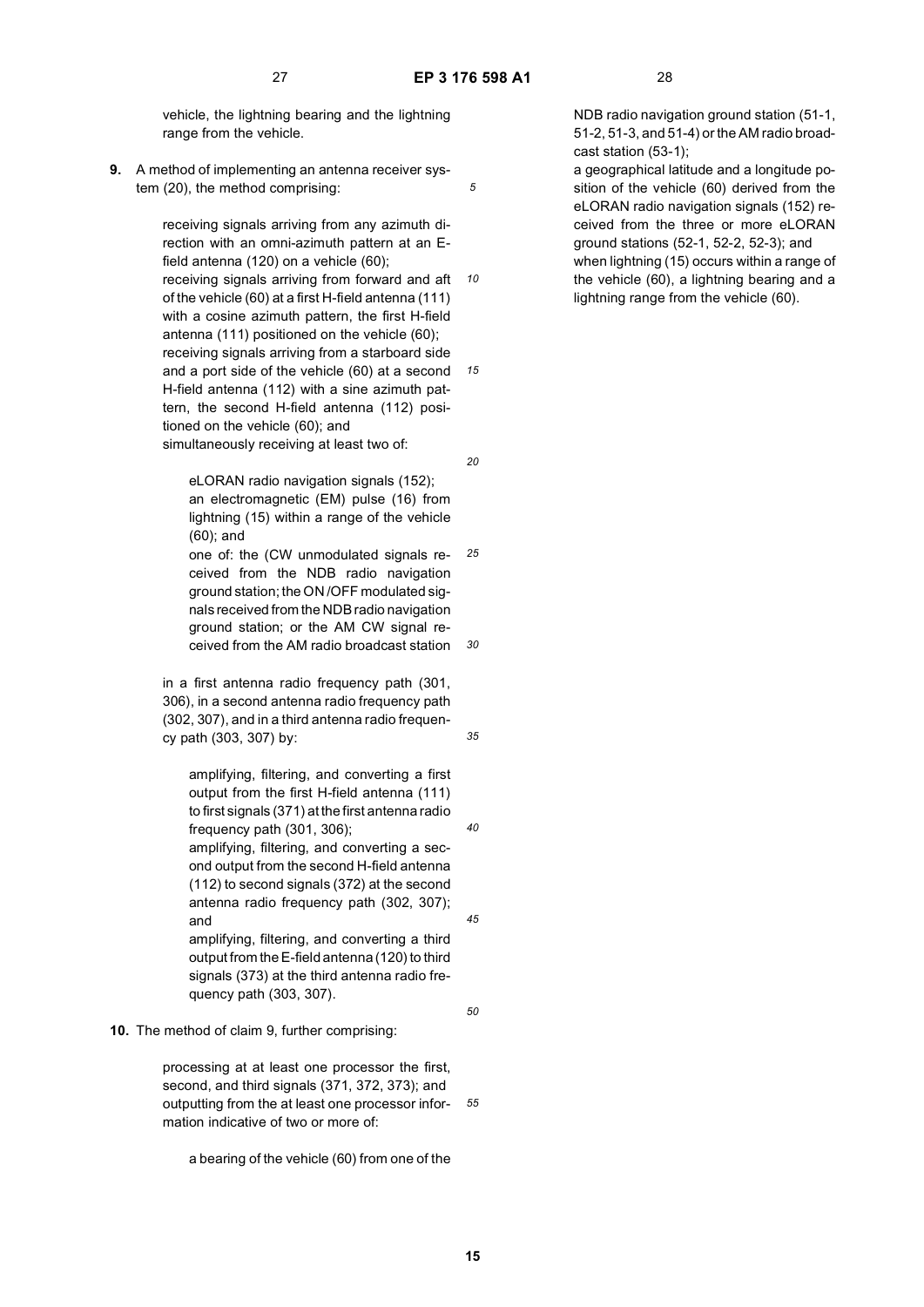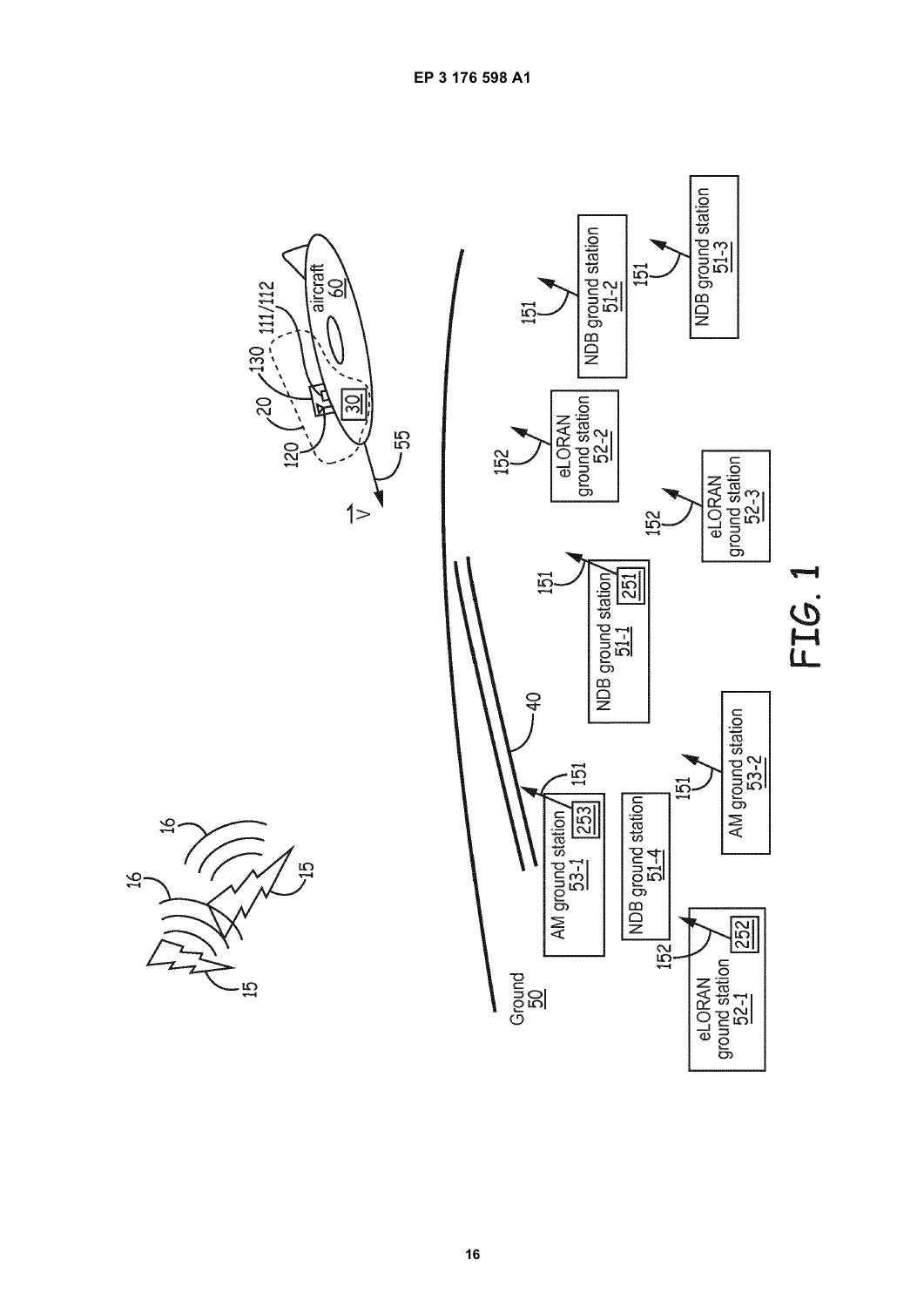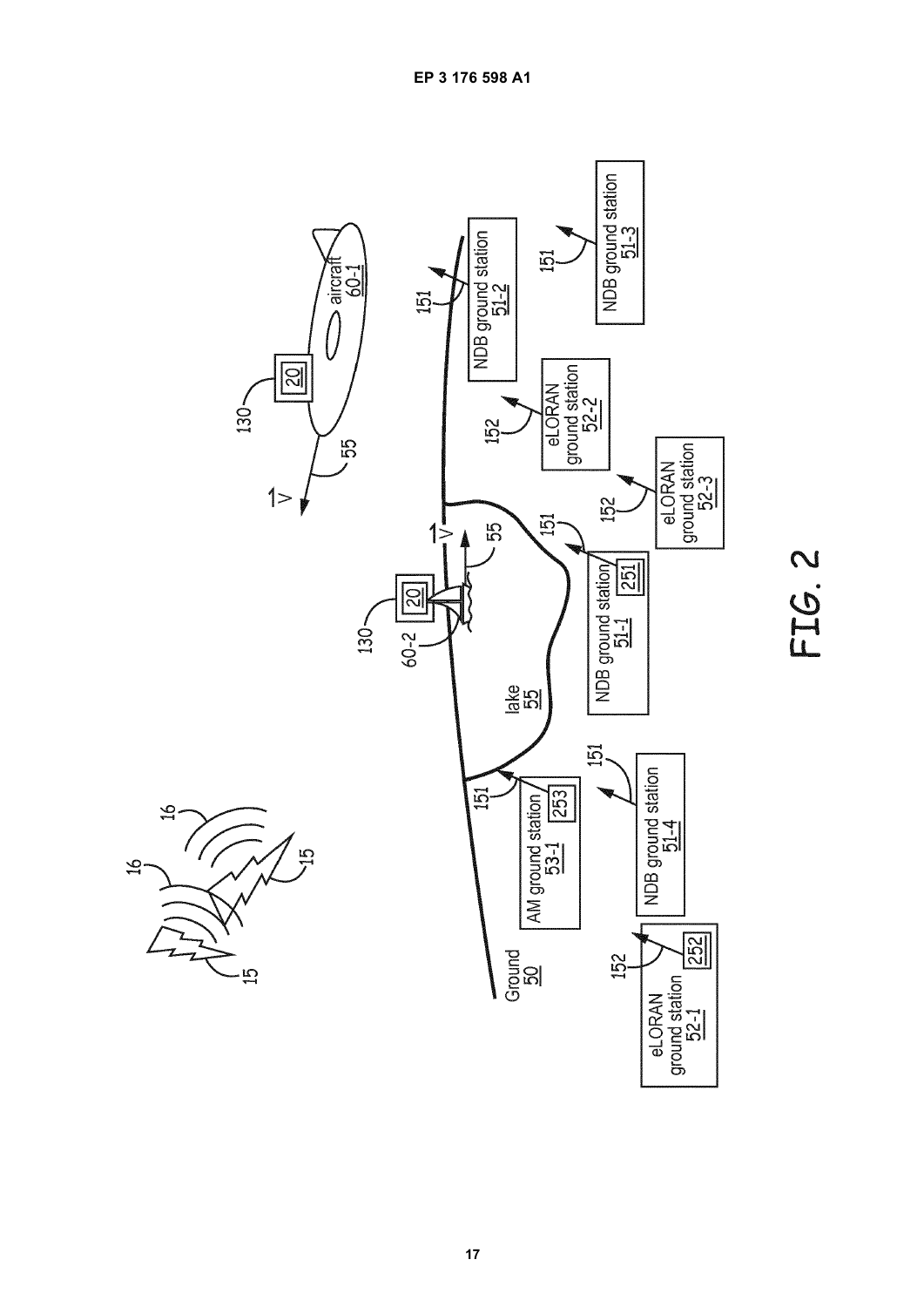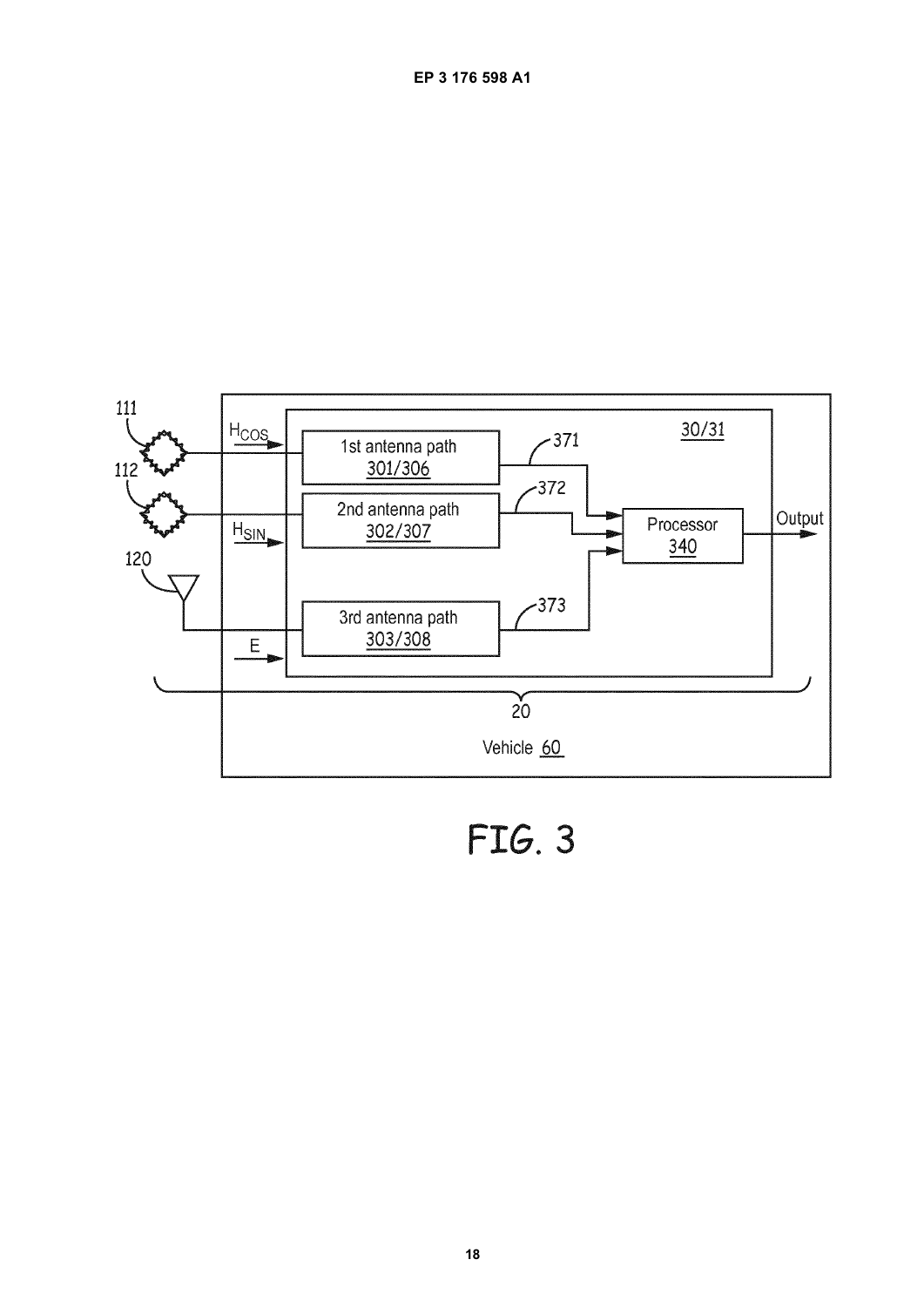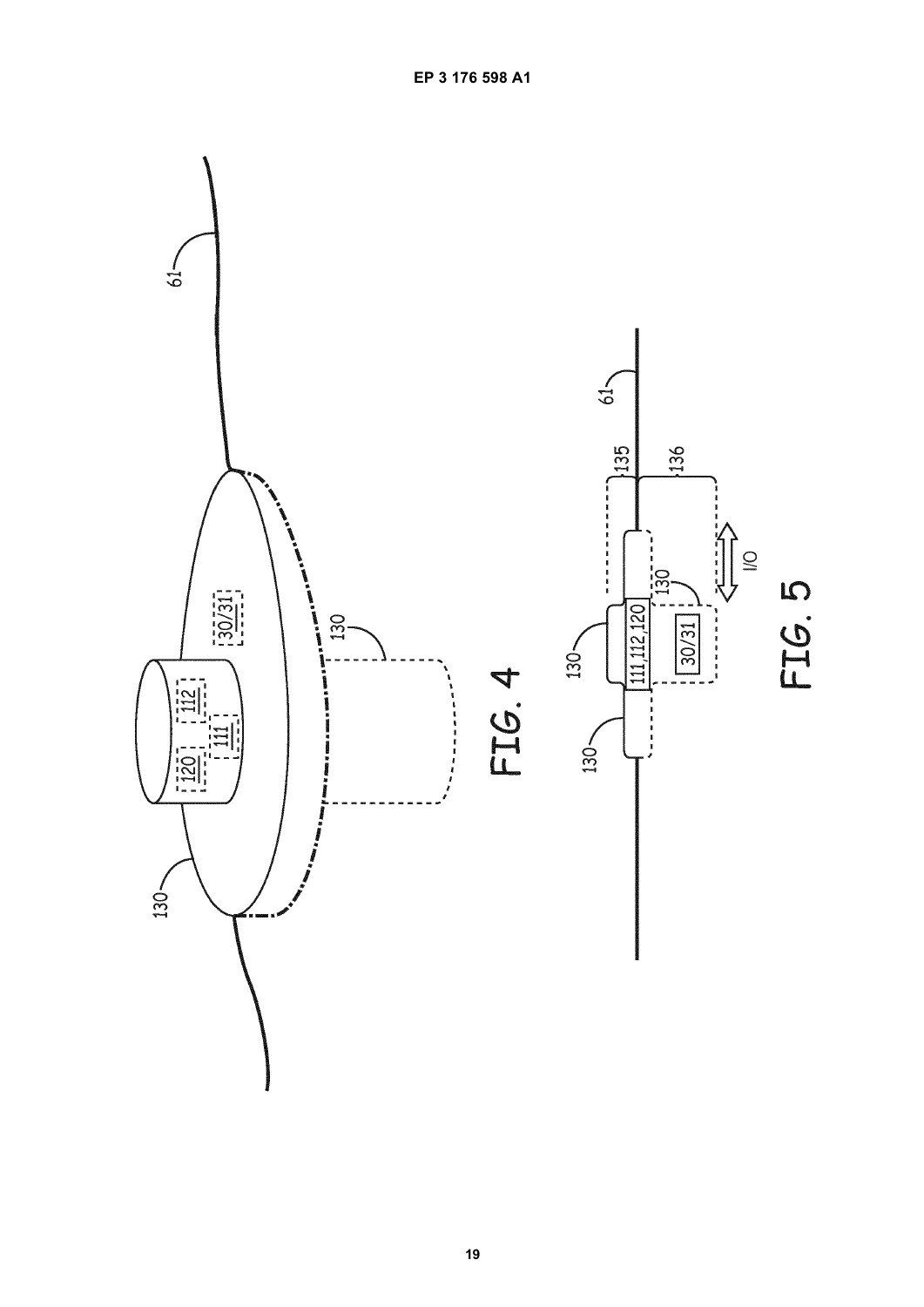

FIG. 6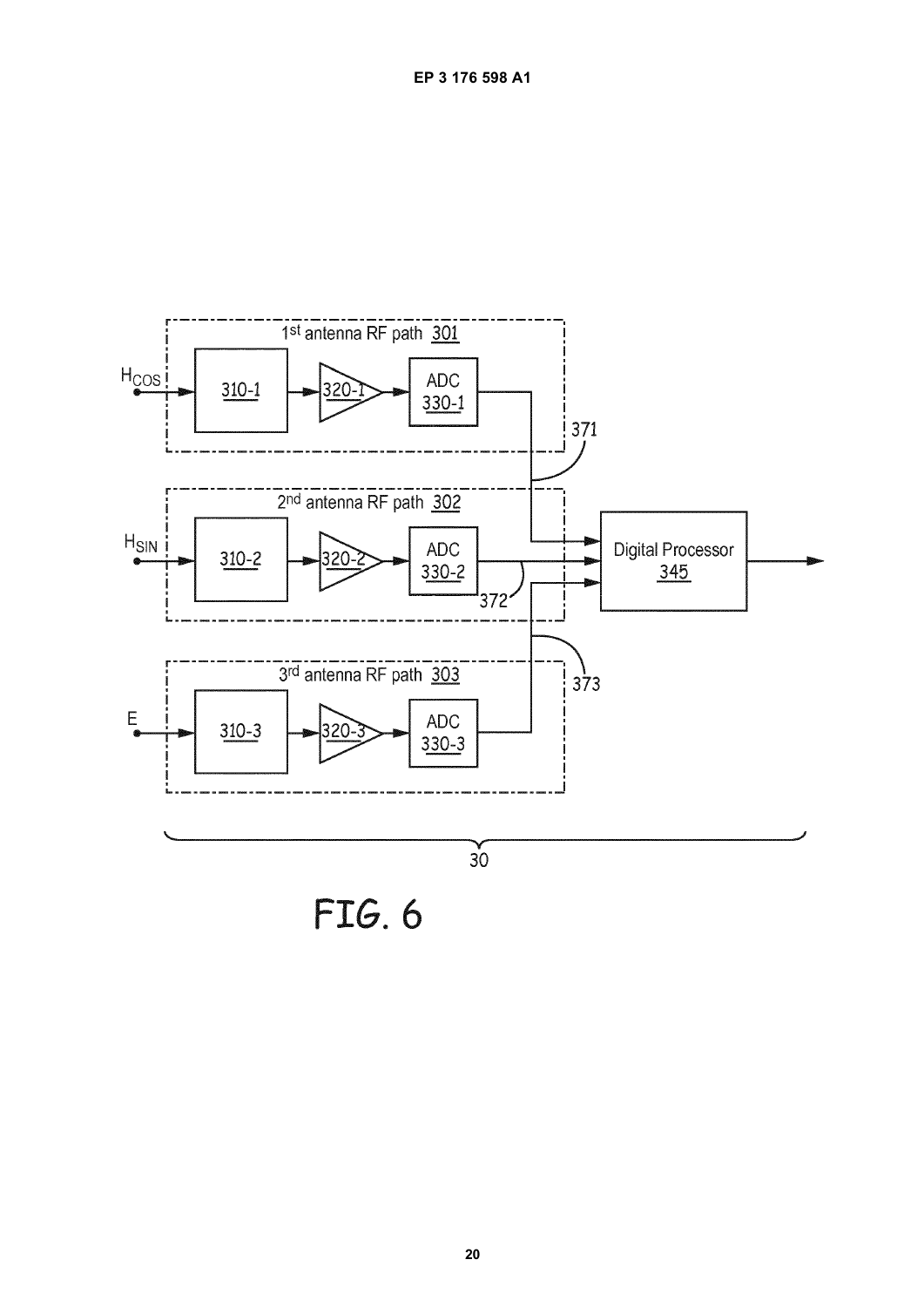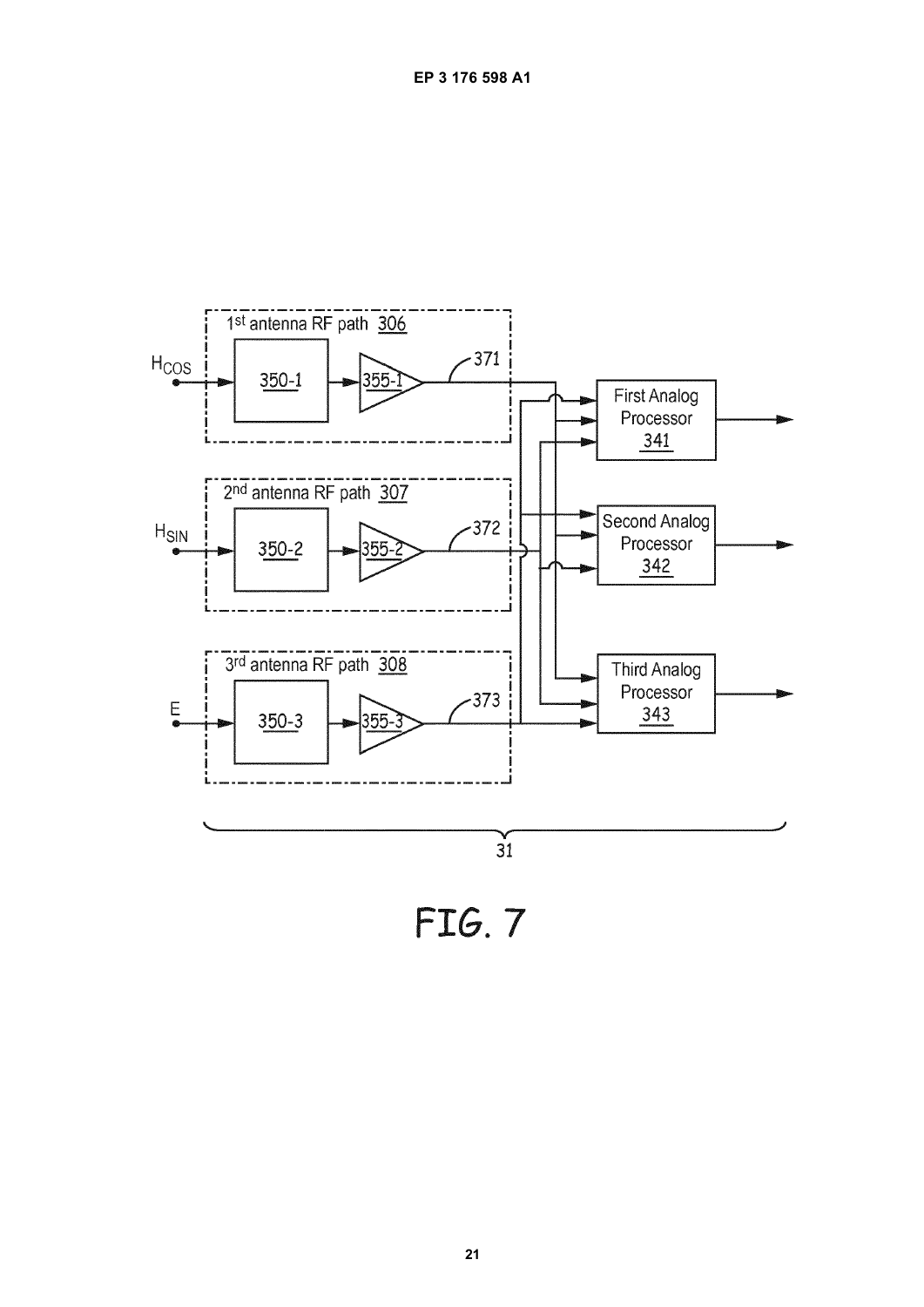

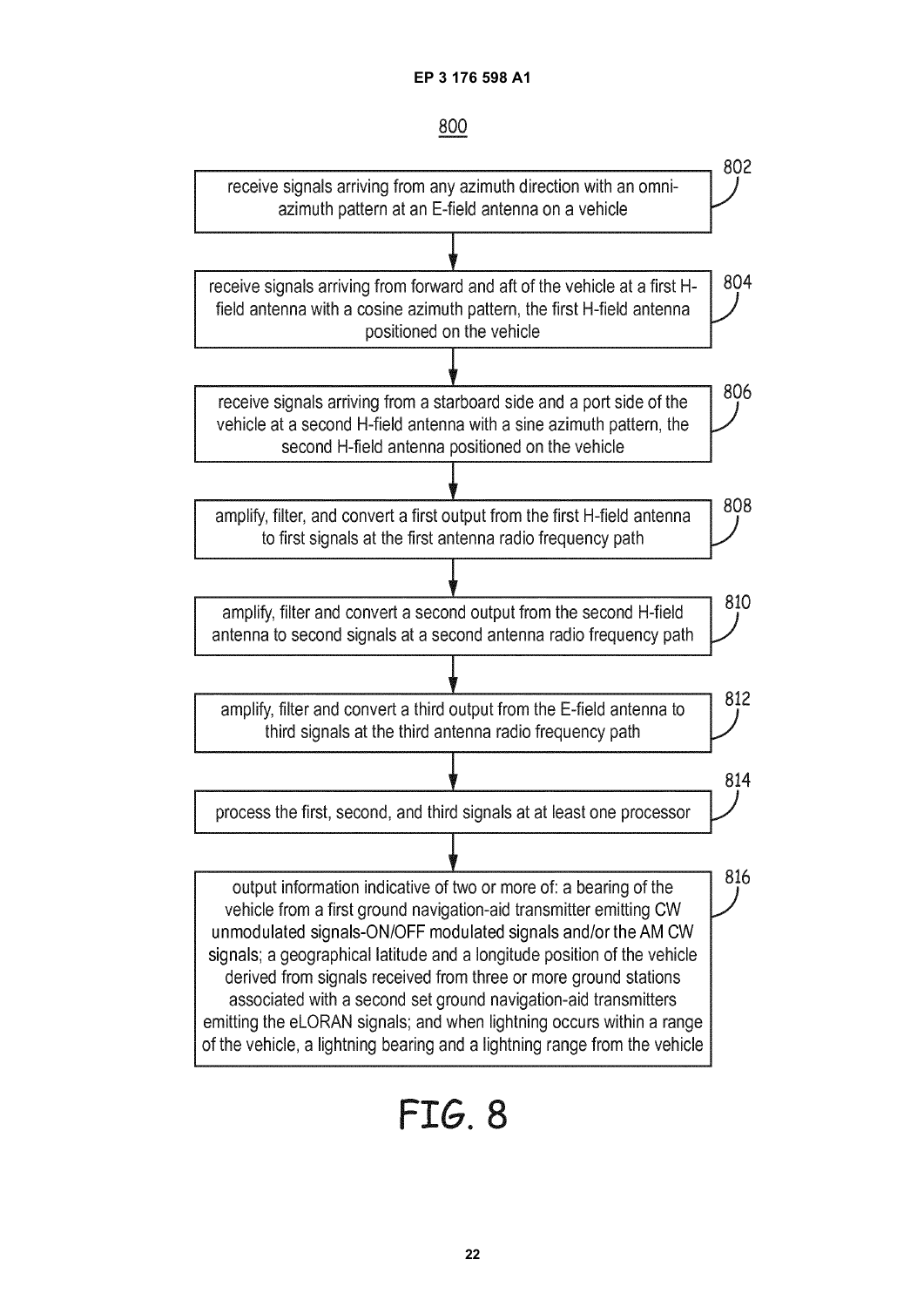

# **EUROPEAN SEARCH REPORT**

**Application Number** EP 16 19 8522

|                                    |          | DOCUMENTS CONSIDERED TO BE RELEVANT                                                                                                                                                                                                                    |                                                                                                                                                                                                                                                                                |                      |                                                     |
|------------------------------------|----------|--------------------------------------------------------------------------------------------------------------------------------------------------------------------------------------------------------------------------------------------------------|--------------------------------------------------------------------------------------------------------------------------------------------------------------------------------------------------------------------------------------------------------------------------------|----------------------|-----------------------------------------------------|
|                                    | Category | of relevant passages                                                                                                                                                                                                                                   | Citation of document with indication, where appropriate,                                                                                                                                                                                                                       | Relevant<br>to claim | <b>CLASSIFICATION OF THE</b><br>APPLICATION (IPC)   |
| 10                                 | Y        | [US]) 10 April 2001 (2001-04-10)<br>* figures 1-7 $*$<br>* abstract *                                                                                                                                                                                  | US 6 215 294 B1 (COLEMAN ERNEST WILSON<br>$*$ column 5, line 42 - column 13, line 40 $*$                                                                                                                                                                                       | $1, 3 - 10$          | INV.<br>G01S1/24<br>G01R29/08<br>ADD.               |
| 15                                 | Υ        | 25 August 1982 (1982-08-25)<br>* figures 1-9c *<br>* abstract *                                                                                                                                                                                        | EP 0 058 502 A2 (COLEMAN ERNEST WILSON)<br>* page 8, line $28$ - page 39, line 15 *                                                                                                                                                                                            | $1, 3 - 10$          | G01W1/16                                            |
| 20                                 | Υ        | Considerations for eLoran Aviation<br>Applications",                                                                                                                                                                                                   | BARTONE CHRIS G ET AL: "H-field Antenna<br>PLANS 2008 - PROCEEDINGS OF IEEE/ION PLANS<br>2008, THE INSTITUTE OF NAVIGATION, 8551                                                                                                                                               | 1,3-10               |                                                     |
| 25                                 |          | USA,<br>XP056006733,                                                                                                                                                                                                                                   | RIXLEW LANE SUITE 360 MANASSAS, VA 20109,<br>8 May 2008 (2008-05-08), pages 810-823,                                                                                                                                                                                           |                      | <b>TECHNICAL FIELDS</b><br><b>SEARCHED</b><br>(IPC) |
| 30                                 |          | DOI: 10.1109/PLANS.2008.4570108<br>* figures $4a-6b$ *<br>* abstract *                                                                                                                                                                                 | * page 814, right-hand column, line 25 -<br>page 819, right-hand column, line 27 *                                                                                                                                                                                             |                      | G01S<br>G01R<br>G01W                                |
| 35                                 |          |                                                                                                                                                                                                                                                        | - / - -                                                                                                                                                                                                                                                                        |                      |                                                     |
| 40                                 |          |                                                                                                                                                                                                                                                        |                                                                                                                                                                                                                                                                                |                      |                                                     |
| 45                                 |          |                                                                                                                                                                                                                                                        |                                                                                                                                                                                                                                                                                |                      |                                                     |
| 2                                  |          | The present search report has been drawn up for all claims<br>Place of search                                                                                                                                                                          |                                                                                                                                                                                                                                                                                | Examiner             |                                                     |
|                                    |          | Munich                                                                                                                                                                                                                                                 | Date of completion of the search<br>25 April 2017                                                                                                                                                                                                                              |                      | von Walter, Sven-Uwe                                |
| EPO FORM 1503 03.82 (P04C01)<br>50 |          | CATEGORY OF CITED DOCUMENTS<br>X: particularly relevant if taken alone<br>Y: particularly relevant if combined with another<br>document of the same category<br>A: technological background<br>O : non-written disclosure<br>P : intermediate document | T: theory or principle underlying the invention<br>E: earlier patent document, but published on, or<br>after the filing date<br>D: document cited in the application<br>L: document cited for other reasons<br>& : member of the same patent family, corresponding<br>document |                      |                                                     |

page 1 of 2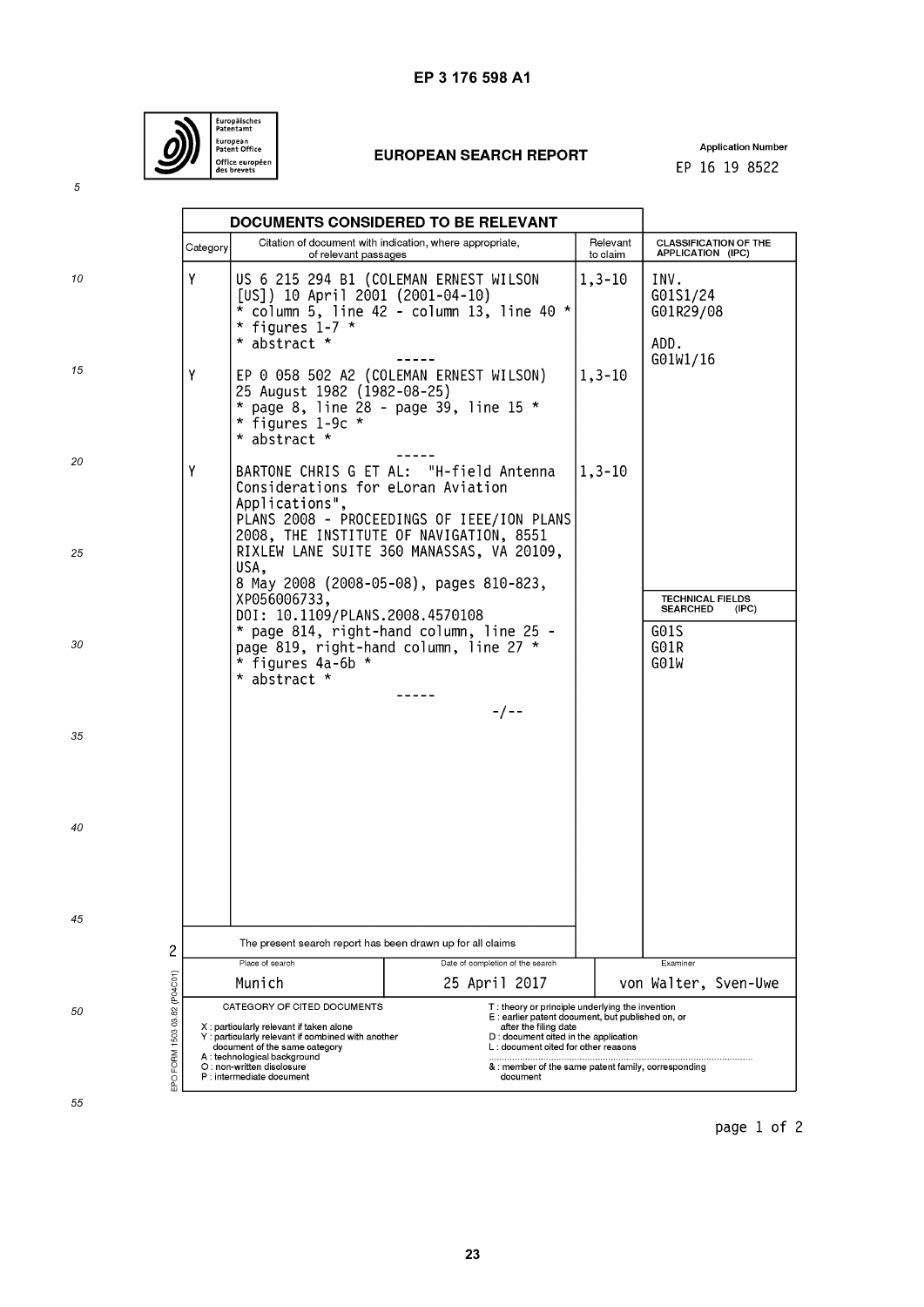

# **EUROPEAN SEARCH REPORT**

**Application Number** EP 16 19 8522

|                                    | DOCUMENTS CONSIDERED TO BE RELEVANT                                                                               |                                                                                                                                                                                                                                                       |                                                                                                                                                                                                                                                                                  |                      |                                                     |
|------------------------------------|-------------------------------------------------------------------------------------------------------------------|-------------------------------------------------------------------------------------------------------------------------------------------------------------------------------------------------------------------------------------------------------|----------------------------------------------------------------------------------------------------------------------------------------------------------------------------------------------------------------------------------------------------------------------------------|----------------------|-----------------------------------------------------|
|                                    | Category                                                                                                          | of relevant passages                                                                                                                                                                                                                                  | Citation of document with indication, where appropriate,                                                                                                                                                                                                                         | Relevant<br>to claim | <b>CLASSIFICATION OF THE</b><br>APPLICATION (IPC)   |
| 10                                 | А                                                                                                                 | International Loran Association:<br>Convention and Technical Symposium,                                                                                                                                                                               | Curtis Cutright ET AL: "LORAN-C Band Data   1-10<br>Collection Efforts at Ohio University",<br>Proceedings of the Thirty-second Annual                                                                                                                                           |                      |                                                     |
| 15                                 |                                                                                                                   | Boulder, CO<br>Retrieved from the Internet:<br>pdf                                                                                                                                                                                                    | 1 November 2003 (2003-11-01), XP055366870,<br>URL:http://citeseerx.ist.psu.edu/viewdoc/d<br>ownload?doi=10.1.1.566.2134&rep=rep1&type=                                                                                                                                           |                      |                                                     |
| 20                                 |                                                                                                                   | [retrieved on 2017-04-24]<br>$*$ the whole document $*$                                                                                                                                                                                               |                                                                                                                                                                                                                                                                                  |                      |                                                     |
| 25                                 |                                                                                                                   |                                                                                                                                                                                                                                                       |                                                                                                                                                                                                                                                                                  |                      |                                                     |
|                                    |                                                                                                                   |                                                                                                                                                                                                                                                       |                                                                                                                                                                                                                                                                                  |                      | <b>TECHNICAL FIELDS</b><br><b>SEARCHED</b><br>(IPC) |
| 30                                 |                                                                                                                   |                                                                                                                                                                                                                                                       |                                                                                                                                                                                                                                                                                  |                      |                                                     |
| 35                                 |                                                                                                                   |                                                                                                                                                                                                                                                       |                                                                                                                                                                                                                                                                                  |                      |                                                     |
| 40                                 |                                                                                                                   |                                                                                                                                                                                                                                                       |                                                                                                                                                                                                                                                                                  |                      |                                                     |
| 45                                 |                                                                                                                   |                                                                                                                                                                                                                                                       |                                                                                                                                                                                                                                                                                  |                      |                                                     |
| 2                                  | The present search report has been drawn up for all claims<br>Place of search<br>Date of completion of the search |                                                                                                                                                                                                                                                       |                                                                                                                                                                                                                                                                                  |                      | Examiner                                            |
|                                    |                                                                                                                   | Munich                                                                                                                                                                                                                                                | 25 April 2017                                                                                                                                                                                                                                                                    |                      | von Walter, Sven-Uwe                                |
| EPO FORM 1503 03.82 (P04C01)<br>50 |                                                                                                                   | CATEGORY OF CITED DOCUMENTS<br>X: particularly relevant if taken alone<br>Y: particularly relevant if combined with another<br>document of the same category<br>A: technological background<br>O : non-written disclosure<br>P: intermediate document | T: theory or principle underlying the invention<br>E : earlier patent document, but published on, or<br>after the filing date<br>D : document cited in the application<br>L: document cited for other reasons<br>& : member of the same patent family, corresponding<br>document |                      |                                                     |
| 55                                 |                                                                                                                   |                                                                                                                                                                                                                                                       |                                                                                                                                                                                                                                                                                  |                      |                                                     |

page 2 of 2